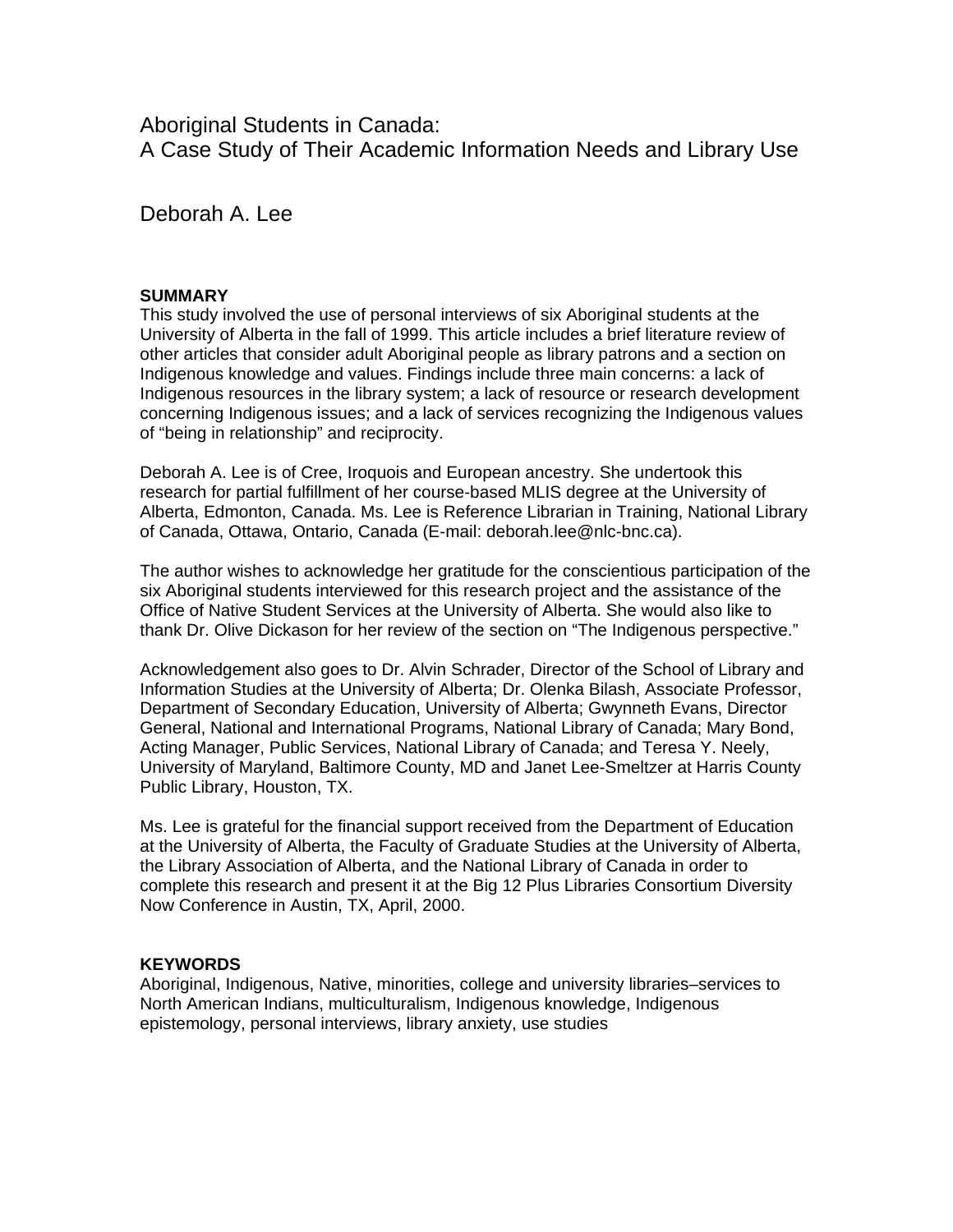### **INTRODUCTION**

This research was driven by several questions: How were Aboriginal students coping with a possible lack of library resources encapsulating a holistic worldview? Did they feel that most mainstream sources did not support their Indigenous worldview? How were they accessing meaningful articles and texts to assist with their coursework assignments and research? Was the University of Alberta library system meeting their academic information needs? If so, how? And if not, how might it do so? This project, then, had two intentions. One was to provide a venue to explore Aboriginal students' experiences in an academic library setting. The other was to demonstrate how these students were or were not coping with relevant and meaningful information retrieval to succeed in their academic programs. What occurred, however, was that the information gathered turned out to be very rich in content and far more than anticipated. Indeed, the participants were frank in their discussions of not only their academic information needs and their library use but also their insights into concerns regarding the impact of library administration decisions on students and suggestions for improving library services.

The value of this research is threefold. First, there is a paucity of library and information studies (LIS) literature which considers Aboriginal adults as library users; thus, this research is an attempt to partially fill an unacceptable gap in the literature. Second, there is a growing Aboriginal student population at post-secondary institutions across Canada who have not had an opportunity to express their concerns about academic library resources and services. In the fall term of 1999, the population of this student group at the University of Alberta in Edmonton, Alberta, Canada was approximately 900 students, about three percent of the total student population. Furthermore, published statistics on the growth of Aboriginal post-secondary student populations across Canada offer some revealing information:

Post-secondary enrollments [of Native people] have increased dramatically, with 60 Indian students going to university in 1960, 432 in 1970, 4455 in 1980 and 5800 in 1985. In 1989, 18,535 Indian students were enrolled in colleges and universities in Canada.<sup>1</sup>

Moreover, with the very low representation of Aboriginal people in the field of librarianship in Canada, there has been little advocacy done on behalf of Aboriginal people in general and their information needs. And third, if there is, indeed, a lack of representation of the Indigenous perspective in library resources, this would mean that non-Aboriginal faculty and students are missing the opportunity to explore or study this material and become more inter-culturally aware. It is all the more crucial given that this university offers both undergraduate and graduate programs in Native Studies and First Nations Education respectively.

#### **LITERATURE REVIEW**

A few recent and relevant resources on the topic of library services to Aboriginal people do exist. I have chosen the term Aboriginal to represent those people Indigenous to the land of North America and Australia, including those also known as Native, Indian, Métis, Inuit, First Nations and Indigenous. The following list is by no means exhaustive but includes most recent (from 1995 to the present) surveys that concern adult Aboriginal patrons. Hannum's 1995 article is the most relevant and recent Canadian source that considers adult Aboriginal people as a target user group.<sup>2</sup> There are two other more dated Canadian sources: a 1990 article on bookmobile services by Skrzeszewski, Huggins-Chan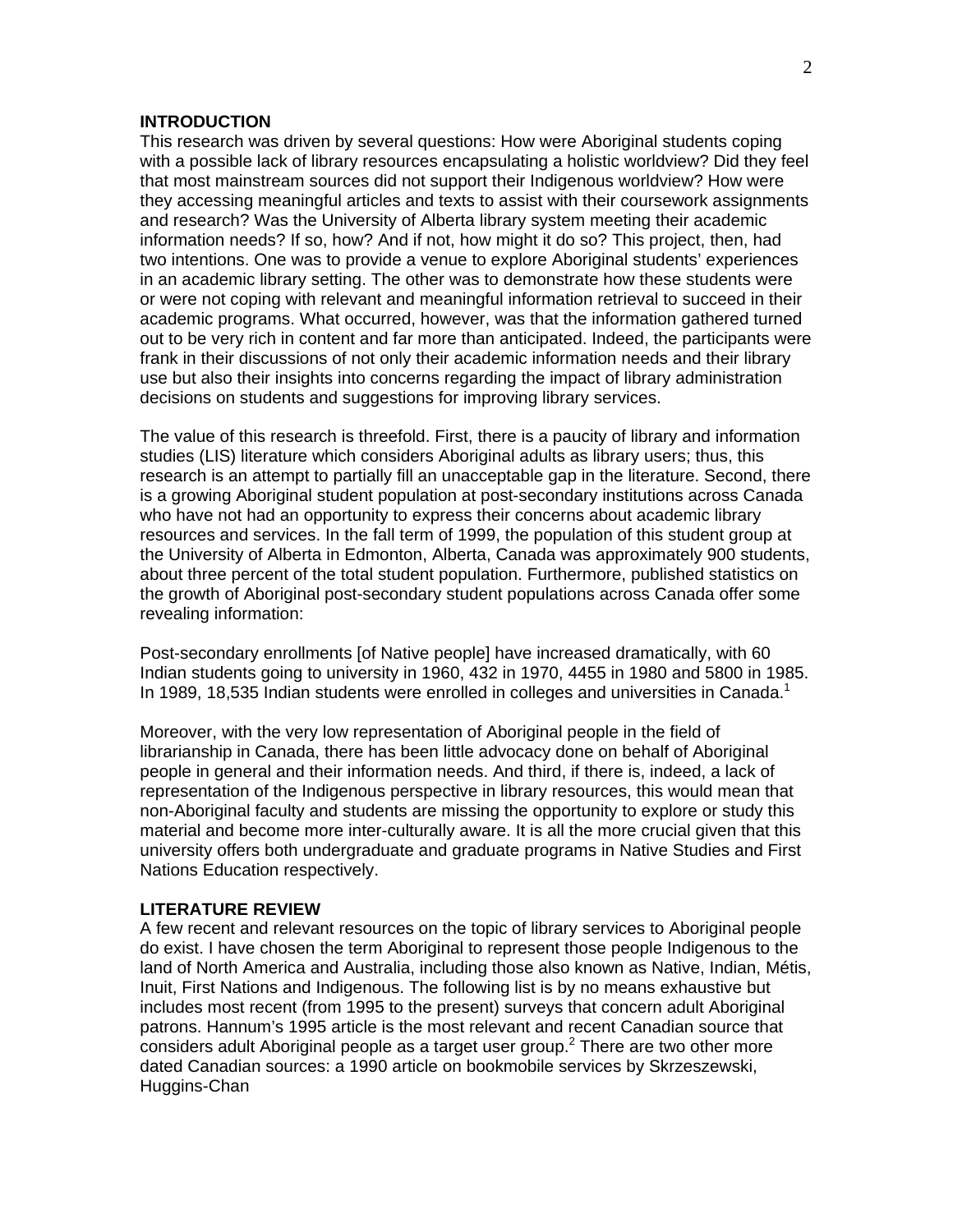and Clarke, $3$  and Bright's 1992 work on the policy of five Canadian provinces in serving on-reserve populations.<sup>4</sup> Hannum's study surveyed librarians at public libraries across the province of British Columbia regarding library use by Native people. Some interesting observations were presented in this study, such as the kinds of library services used and factors which influenced Native peoples' use of the library. For instance, Hannum's analysis of the data indicated some rather sophisticated public library usage by Aboriginals such as use of interlibrary loan services and microform readers for historical research purposes. As for factors influencing this usage, the most telling were examples of commitments made to Aboriginal people, both by library personnel and by leaders in the Aboriginal communities. Some libraries consulted with Aboriginal people for their input into collection development procedures and initiation of culturally-oriented library programs. A few such examples included First Nations storytellers/writers events, puppet shows of legends, and the involvement of Native children in summer reading programs. In addition, two libraries had active Native board members soliciting materials for the library. Wherever this collaboration was in place, library usage by Aboriginal people was higher than in libraries which did not use such relationship-building practices. The primary drawback to this study, however, is that Native people were not surveyed for their input, something Hannum recognized and recommended for future research. She suggested querying both Native users and nonusers. $^{\rm 5}$ 

Patterson's 1995 study looked at information needs of and services to Native Americans but from the perspective of tribal libraries, of which very few exist in Canada. This study provides an historical overview of how Native libraries came to be, including reference to New York state legislation in 1977 which provided "permanent support for Indian libraries, allowing them to become full members of public library systems."<sup>6</sup> Patterson also reviewed tribal library information needs studies and categorized the earlier information needs as falling into two categories: problem-solving knowledge and resources dealing with cultural heritage, i.e., Native language materials and various formats of oral histories. Her own experience told her there were many other information needs, including a need for theses. The following quote from a Navajo elder explains why:

People are always coming out here studying us. They ask us questions. We tell them what they want to know we give them our time, then they go away and write their dissertations and theses. But we never know what they write. We want copies of their studies so we can see what they write about us. We want our young people to see what others say about us. $<sup>7</sup>$ </sup>

She concluded the article with some suggestions for future resource access for Native Americans via the use of technology and public awareness. Some of these included distance education for training staff, full-text CD-ROMs, publications and video productions in Native languages, access to tribal documents and photographs housed in national repositories and resource sharing by way of networked tribal libraries. $8$ 

The most helpful study I found is a more recent article by Novak and Robinson who used the focus group method to capture Aboriginal students' voices at a particular campus of the Queensland University of Technology in Australia.<sup>9</sup> This campus was chosen because it was one where Indigenous students had a lower profile and where a higher proportion of Aboriginal students were non-borrowers than at other campus locations.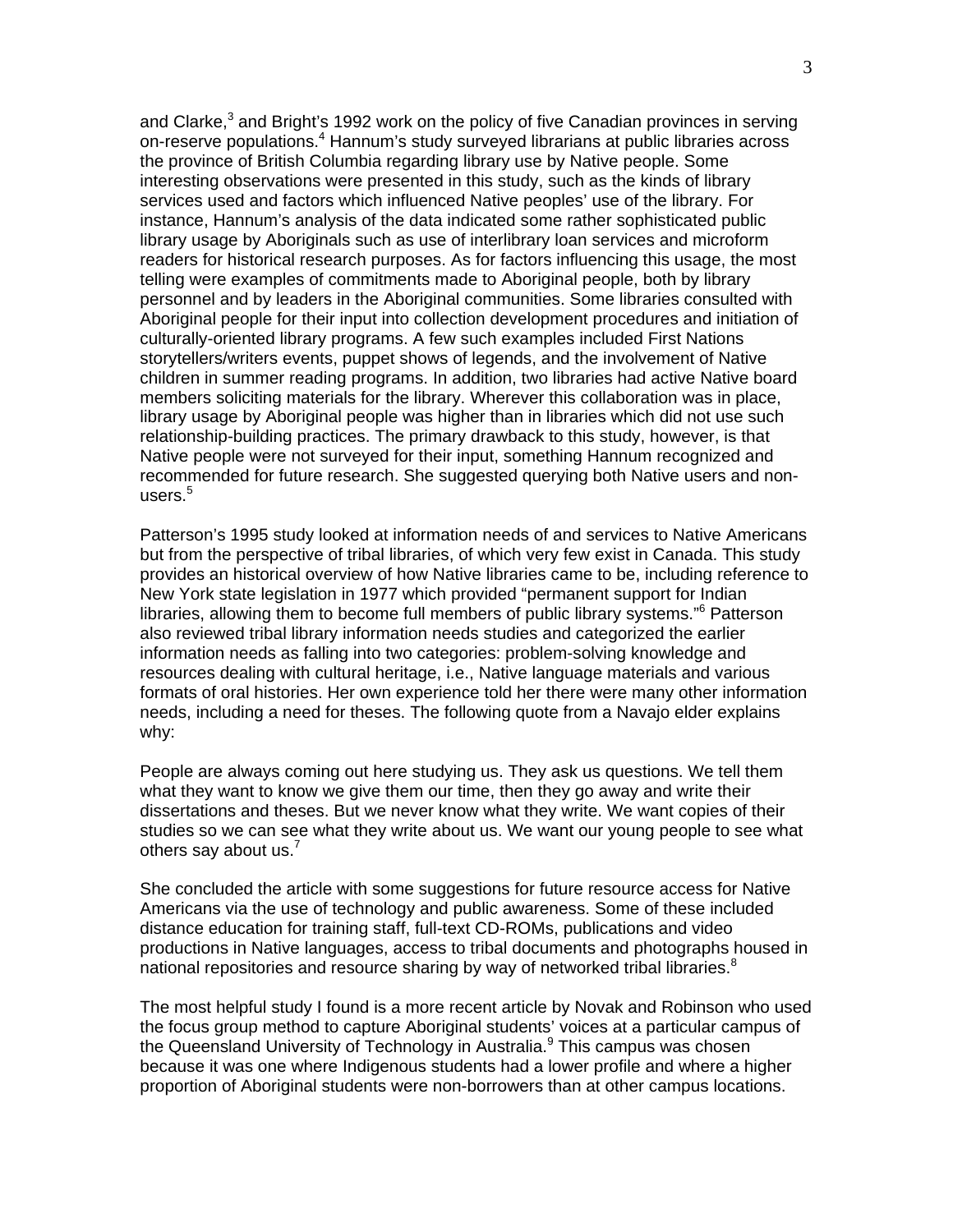The library administration focused on cultural and motivational issues, with a secondary goal to explore academic library usage. Some areas covered by the study were:

. . . student consideration of their own learning strategies and possible links to library usage, attitudes to authority and how these might influence relationships with the library . .. and needs of [Indigenous] students in relation to library services.<sup>10</sup>

Efforts made to incorporate Indigenous values into the methodological procedures used in this research were of particular interest. For instance, the project was announced at a social gathering of Indigenous students and staff. Also, two community-based consultants were hired to see the project through: One was a storyteller whose role was to inspire everyone involved, including students, library staff and funding bodies, to tell their stories in an atmosphere of mutual respect. This occurred by having the storyteller explore her own vulnerabilities through story and then by having the others tell the stories back in a way that each would understand. The other consultant was an Indigenous theatre director and a graduate of the university with many contacts at the Indigenous unit on campus. He was successful in encouraging participation in the project.<sup>11</sup>

The results spoke of both a physical and psychological intimidation experienced by Indigenous students in the library. Students felt that the intimidation was brought on by a denial of their history and current existence and by evidence of racist graffiti. These students also expressed that "positive recognition would help to balance the cultural face the library represents."12 Other areas of concern included several dimensions of alienation felt by students. One dimension was that of alienation of culture, especially in learning a new language which made key word searching difficult. Another was alienation from staff because some students felt that staff had no time for them and some were ashamed to ask for help. Students also mentioned difficulties in finding specific Aboriginal and Torres Strait Islander materials and a desire to be able to access other universities' collections.<sup>13</sup>

Perhaps the most inspiring aspect of this article was the commitment of the Queensland University of Technology's library to the Indigenous students evident in the recommendations formulated by the library as a result of the information gathered by this project. Some of these are listed below:

- pursuit of Indigenous artworks for installation in the libraries;
- library maintenance with an emphasis on removal of the racist graffiti;
- greater networking with the Indigenous unit on campus;
- a shift in the nature of bibliographic instruction for Indigenous students and in the location (to be delivered within the Indigenous unit) of the training;
- organization of awareness training for librarians to increase their sensitivity to the issues faced by Indigenous students;
- improvement of the library's Indigenous collections;
- renewed efforts to employ Indigenous persons within the library.<sup>14</sup>

## **THE INDIGENOUS PERSPECTIVE**

In order for the reader to more fully appreciate the value of the information provided by the participants in this study, it is necessary to provide some background information on the Indigenous perspective. This task, for the most part, entails some exploration of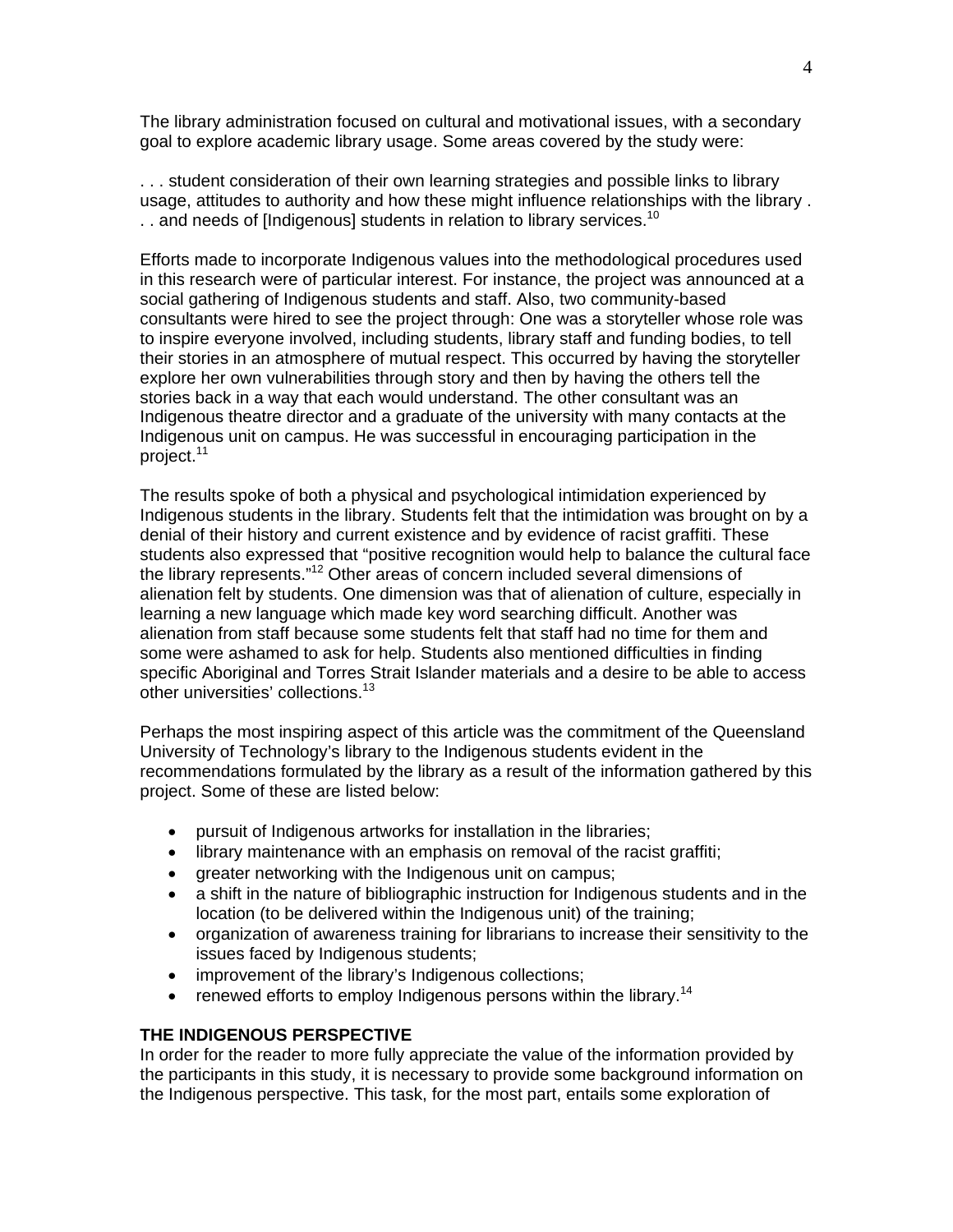Indigenous knowledge and values. The following text is based on my own experience as well as the work of others who are more accomplished writers in this area. A primary component of the Indigenous perspective is the importance of "being in relationship" to everyone and everything in one's environment. Related to this is the concept of inclusion. For a better understanding of the concept of being in relationship, I draw on the following passage by Thomas King:

 "All my relations" is at first a reminder of who we are and of our relationship with both our family and our relatives. It also reminds us of the extended relationship we share with all human beings. But the relationships that Native people see go further, to all the animals, to the birds, to the fish, to the plants, to all the animate and inanimate forms that can be seen or imagined. More than that, "all my relations" is an encouragement for us to accept the responsibilities we have within this universal family by living our lives in a harmonious and moral manner (a common admonishment is to say of someone that they act as if they have no relations).  $15$ 

It seems to me that Indigenous people, being tribal people living within a communityoriented mindset (and a small community at that, where everyone knows everybody), are generally apt to spend more time and energy in maintaining "good" relations, perhaps as a means of survival. For instance, we may be more generous with what little we may have because our future may depend on it. Many Indigenous people are influenced by the saying, "What goes around comes around," such that we are generous because we strongly believe that the generosity will come back to us tenfold. At the same time, however, it seems that Indigenous people are also adamant about autonomous modes of being, which may also influence the ways in which they interact with people. By this I mean that Indigenous people are interested in self-determination; we want to tell our own stories using our own voices, and to find our own solutions to our problems. In the process, we resist and reject the paternalistic and arrogant approaches used by many non-Indigenous people. This sentiment is well expressed by Smith:

It appalls us that the West can desire, extract and claim ownership of our ways of knowing, our imagery . . . and then simultaneously reject the people who created and developed those ideas and seek to deny them further opportunities to be creators of their own cultures and own nations.<sup>16</sup>

Closely connected to the concept of being in relationship with one's environment is the concept of reciprocity. In the Indigenous world view, reciprocity in relationships is often expected. Values of generosity and sharing are inherent in reciprocity, as is the responsibility of being concerned for others and the well-being of the community. A common motivation for any interaction in the community is the "win-win" situation. When both parties are concerned about beneficial interaction, they will be more interested in perpetuating ongoing interaction. Another factor to consider is that one's reputation in the community is largely based on one's service and commitment to the community; therefore, developing reciprocal relationships is paramount to one's own well-being. As the stakes are high for not cultivating these relationships, Indigenous people often take this way of thinking for granted and are amazed when they encounter situations with non-Indigenous people who are not this way inclined.

Also implied in reciprocity is the notion that there is a preference for interpersonal interaction rather than interaction with automation or other inanimate entities, because the quality of interaction with people has the potential to be more satisfying. For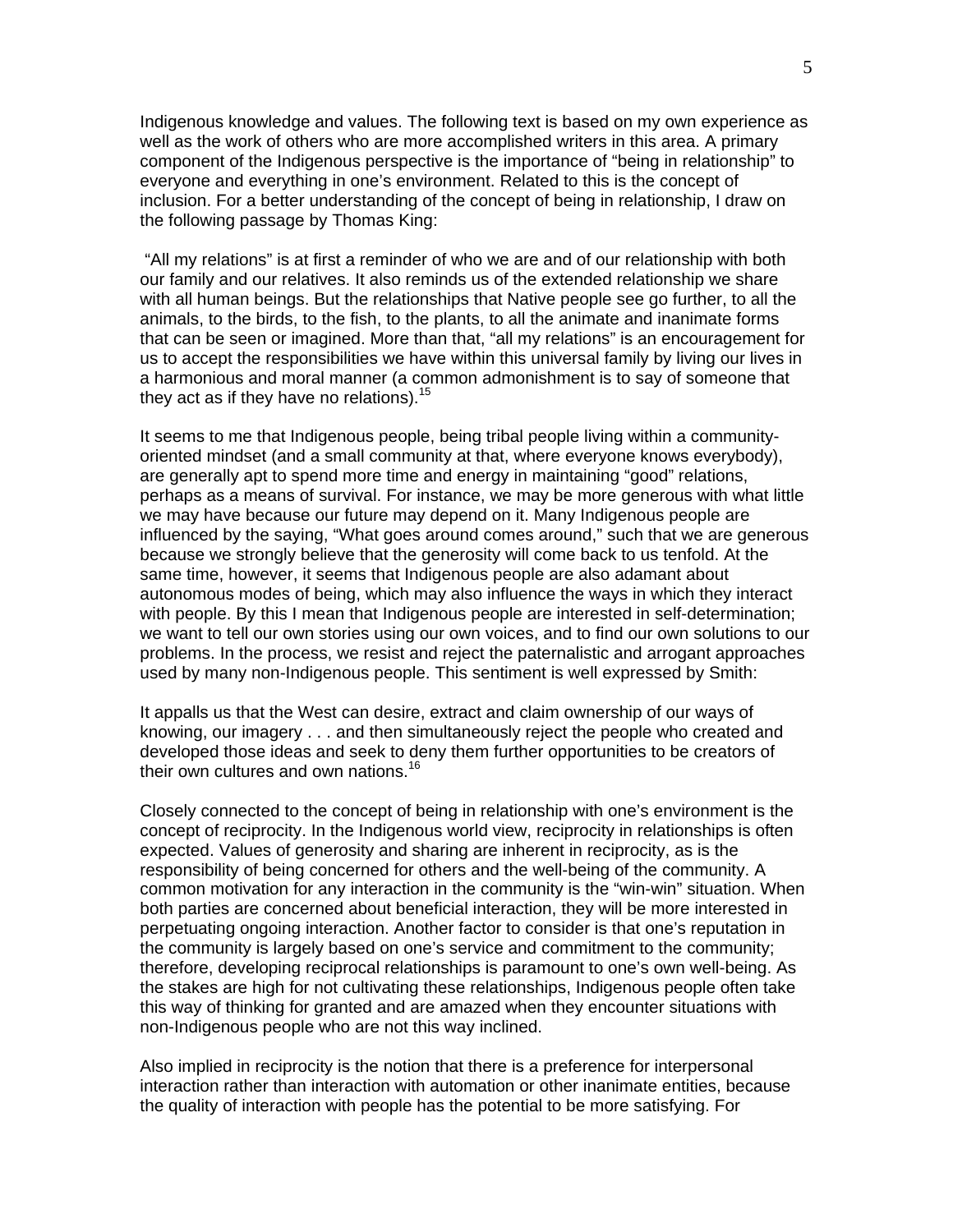instance, there is more opportunity for humorous, fun, trickster-like and, especially, synergistic interaction, when people bounce creative ideas off of each other. This does not preclude, however, Indigenous people's use of automation for fun, creative and synergistic interaction, for instance, as occurs with their participation in e-mail, chat groups, listservs, etc.

Also paramount in Indigenous thought is the concept of "the circle," a concept perhaps best known through Paula Gunn Allen's The Sacred Hoop.<sup>17</sup> What follows is a brief explanation of the concept of the circle based on my own participation in the circle. The circle can be seen as a practical exercise for understanding the concept of "being in relationship," as it encapsulates the Indigenous values of respect, kindness, honesty, patience and equality. Furthermore, the cultural understanding of the concept of the circle is that everyone who comes to sit within the circle is a valued member and is there for a reason, regardless of the extent of their externalized participation. The spiritual power of what is said in the circle generates much understanding and healing for those who absorb the words, thereby fostering an internalized participation for those who listen. It is often said within the circle that it is enough for people to simply be there, as they will benefit simply from listening. This understanding also demonstrates the inclusive nature of the circle.

Respect is shown to each person in the circle by offering each person an opportunity to speak, without interruption, as his or her turn comes up. This is usually indicated by the passing and holding of a feather or "talking stone." Respect is also shown by honoring the understanding that each person has the choice to pass up the opportunity to speak and that each person is unique and has some quality or gift to contribute to the circle. Another way that respect is demonstrated is by understanding that what is said in the circle remains in the circle and is not to be repeated outside of the circle. The value of kindness is reflected in the welcoming nature of the opening remarks of the person facilitating the circle as well as in the tone used by participants in the circle. Participants understand that what is said in the circle is said in such a way that everyone's integrity is left intact. Furthermore, there are times when tears and manifestations of various emotions are expressed within the circle and it is understood that when this happens, kindness and respect are demonstrated for the courage shown by the participant in sharing these emotions.

The value of honesty is reflected in what is said in the circle. There is an understanding that each person who speaks must speak from the heart. It is often stated within circles that the most difficult journey a person makes is travelling from the mind (from intellectualizing) to the heart (to the honesty of sharing feelings). Balanced with this honesty, however, is the responsibility of maintaining everyone's integrity so that communication is done honestly and directly but also with compassion. A speaker demonstrates compassion by subtly acknowledging some understanding that everyone makes mistakes, including him-or herself.

The value of patience is evident in that accommodation is made for the varying amounts of time required by people within the circle to both express themselves and to feel comfortable in doing so. For instance, some people may not speak at all in the first few circles they attend and no one is pressured to speak if they don't yet feel comfortable. In other cases, people may speak for quite some time. Regardless, it is recognized that people are in varying stages of their healing and the presence or absence of a patient environment is one factor influencing their healing journey. On the other hand, the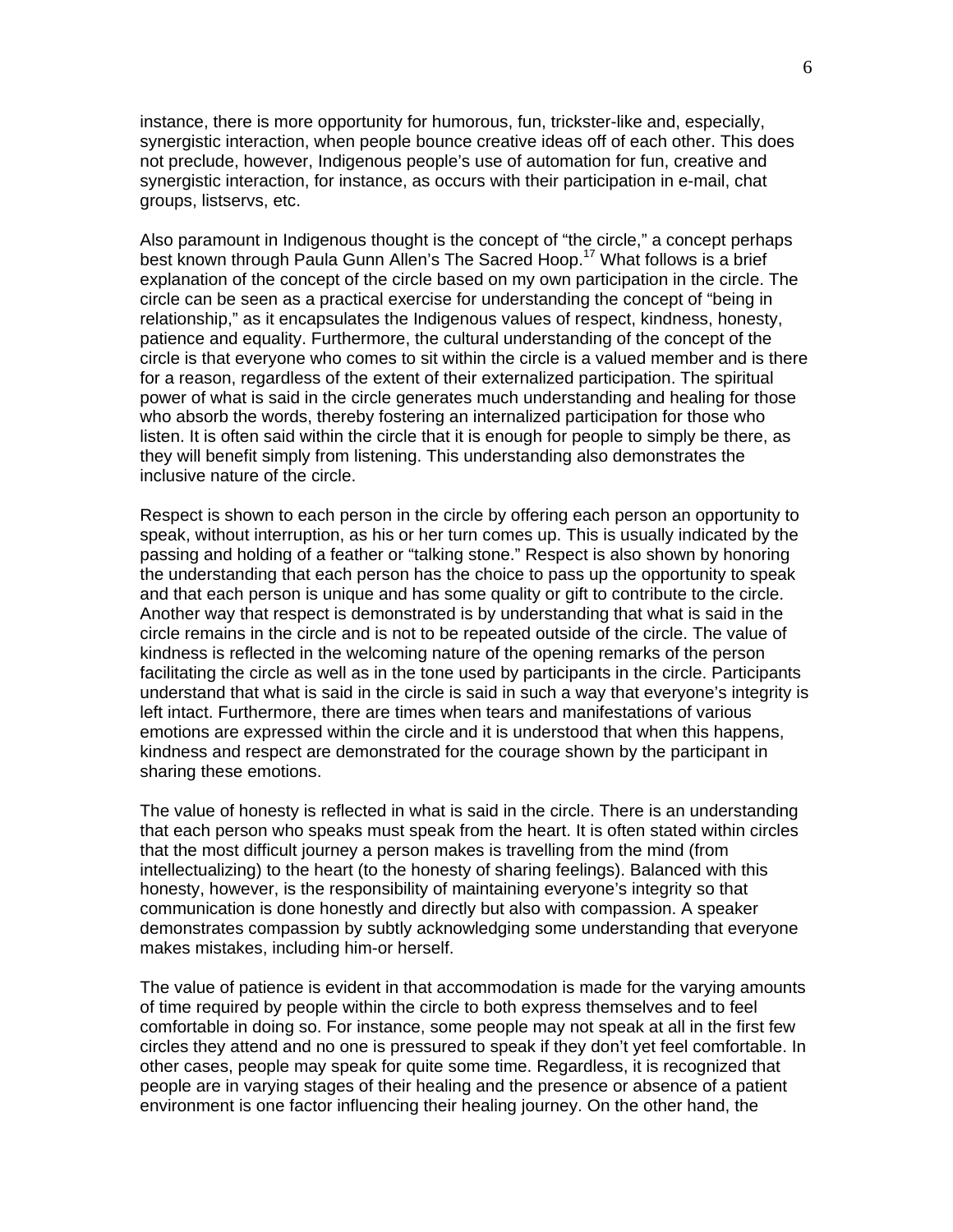person who is speaking for quite some time must also balance their need to speak with their understanding of respect for others, in that the circle may have some time limits and it is essential that all people in the circle have the opportunity to speak. Finally, the value of equality is demonstrated in the understanding that no one person in the circle is more important than another. The structure of the circle is conducive to this understanding in that all people are able to see each other's faces and no one is afforded a priority position.

As is evident from this discussion, the circle has many facets and complexities, especially given that so many values are interlaced throughout the governance of the circle members' participation. In addition, one value often influences others so that a balancing act between values is often at work in the decisions participants make about what they say inside the circle. Thus, there are many checks in place to provide a safe environment. One last form of governance is that if the values of the circle are not respected, the circle will fall apart and few people would want to be responsible for this happening.

This section is by no means a comprehensive presentation of the Indigenous perspective; however, it does provide a basis for understanding something about the values of Indigenous people and how we think and interact in our communities. With this foundation in place, the reader can now better appreciate the value of the research undertaken with this group of Aboriginal students. In addition, many of the values discussed in this section are reflected in the studies presented in the literature review. For instance, Hannum found that where there was collaboration between the library and the Native community, participation in library programs and other use of the library by Native people increased.<sup>18</sup> This situation points to the values of respect and reciprocity, whereby the library management respected the input of Native people as well as the importance of establishing good relations through communication with the local or nearby Native people. Another example is provided by Patterson who wrote of the need, by the Navajo people, for theses and dissertations so that their youth had insight into what non-Indigenous people were writing about them.<sup>19</sup> This fact indicates a lack of reciprocity in the actions of non-Indigenous people. Clearly, if the researchers wanted to continue a relationship with the Navajo people they were researching, they would have supplied the people with copies of their theses and dissertations. Other examples of the Indigenous perspective can be seen in the Novak and Robinson study, such as the respect shown for Indigenous protocols and values by announcing the project at a social gathering of Indigenous people. Another show of respect in this study was the decision to employ the storyteller and community developer as a valid methodology for eliciting valuable information from Indigenous people.<sup>20</sup>

Throughout the remainder of this paper, I will attempt to relate various decisions made and responses provided to some of the values of the Indigenous perspective.

### **RESEARCH METHODOLOGY**

Qualitative interviewing seemed to be the most effective method of collecting data for this research project, primarily because it offers person-to-person contact, which, as has been illustrated, is important for most Aboriginal people. Also, personal interviews are advantageous in that they can be done in a less formal and intimidating manner than other methodologies such as experimental. The focus group method might also be a consideration for future research with this target group; however, this method posed some drawbacks to this study. For instance, trying to gather all participants with busy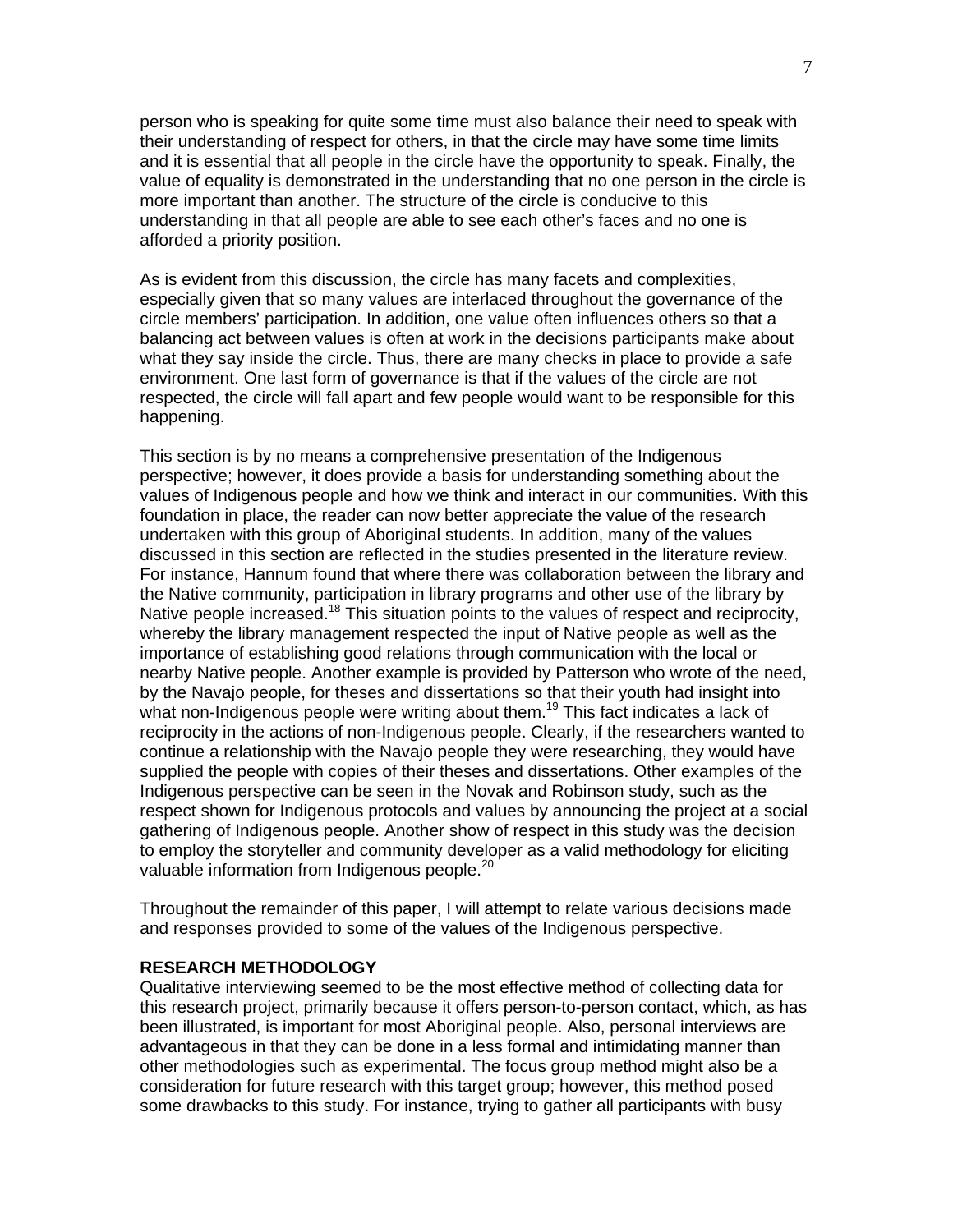schedules together simultaneously can seriously delay a research project. In addition, a skilled focus group facilitator who is also culturally sensitive is needed. As well, the common expectation that participants will be paid monetarily and receive refreshments at focus group gatherings may prove prohibitive without necessary funding in place. Because of the limited time and funds available to carry out this project, the personal interview method was determined to be the most suitable.

The most serious drawback with interviewing is that only a few participants can take part and share their thoughts and "voices" because of the time it takes to conduct and transcribe the interviews. Mail-in surveys have the potential to involve more participants, but are generally well-known for their low response rate.<sup>21</sup> In the case of Aboriginal people, without the personal contact, the response rate would most likely be even lower. This would be the case especially with studies done by emerging and less-established researchers, like myself, and on topics considered low priority by Aboriginal people. Unfortunately, libraries fall into this category at this point in time, as compared to land claim, poverty, unemployment and other social and political issues in the communities. Furthermore, the interviews were more likely to generate more in-depth responses. Thus, obtaining a few, qualitative and insightful interviews would be better than possibly even fewer responses and less probing survey data. Consequently, I developed a comprehensive interview schedule of 22 questions, some of which were multi-part (see Appendix).

Once the project was approved by the Ethics Review Committee of the School of Library and Information Studies program at the University of Alberta, the main obstacle to overcome was to find participants for the study. My first attempt was to present the project and solicit participants at an undergraduate Native Studies class on Research Methods. Although students in this class were keen to ask me questions about the project, none came forward to participate. A simultaneous approach was to develop an eye-catching poster and display it at six relevant locations on campus to attract Aboriginal students. Locations included the School of Native Studies bulletin board, the Office of Native Student Services bulletin board, the Aboriginal Students' Council lounge, and the First Nations Education Graduate program bulletin board. Posters were also left with representatives of the Aboriginal Law Student program and the Aboriginal Health Careers program. Only one student responded to the posters, a student who noticed them in the Aboriginal Students' Council lounge. My third and final approach was to present the project and solicit participants at a staff meeting of the Office of Native Student Services because many of the part-time staff were also students. This method attracted five participants, bringing the total to six students.

These methods reflect the Indigenous perspective and an Indigenous way of making contact. The local Native community on campus was approached in several ways and places, providing an opportunity for discussion in two of the three instances. My understanding of the Indigenous perspective manifested itself in my intent to be respectful of the students by approaching them in their space, with familiar surroundings and at times convenient for them, and by providing them with an opportunity for dialogue and reciprocity. The poster was developed with a Native art motif border which would be appealing to the target group. In addition, it was necessary for me to meet with the gatekeepers of two Indigenous programs on campus in order for them to spread the word in their respective programs about the project through the poster I left with them. It was important to take the extra time to meet with many people. In so doing, I was hoping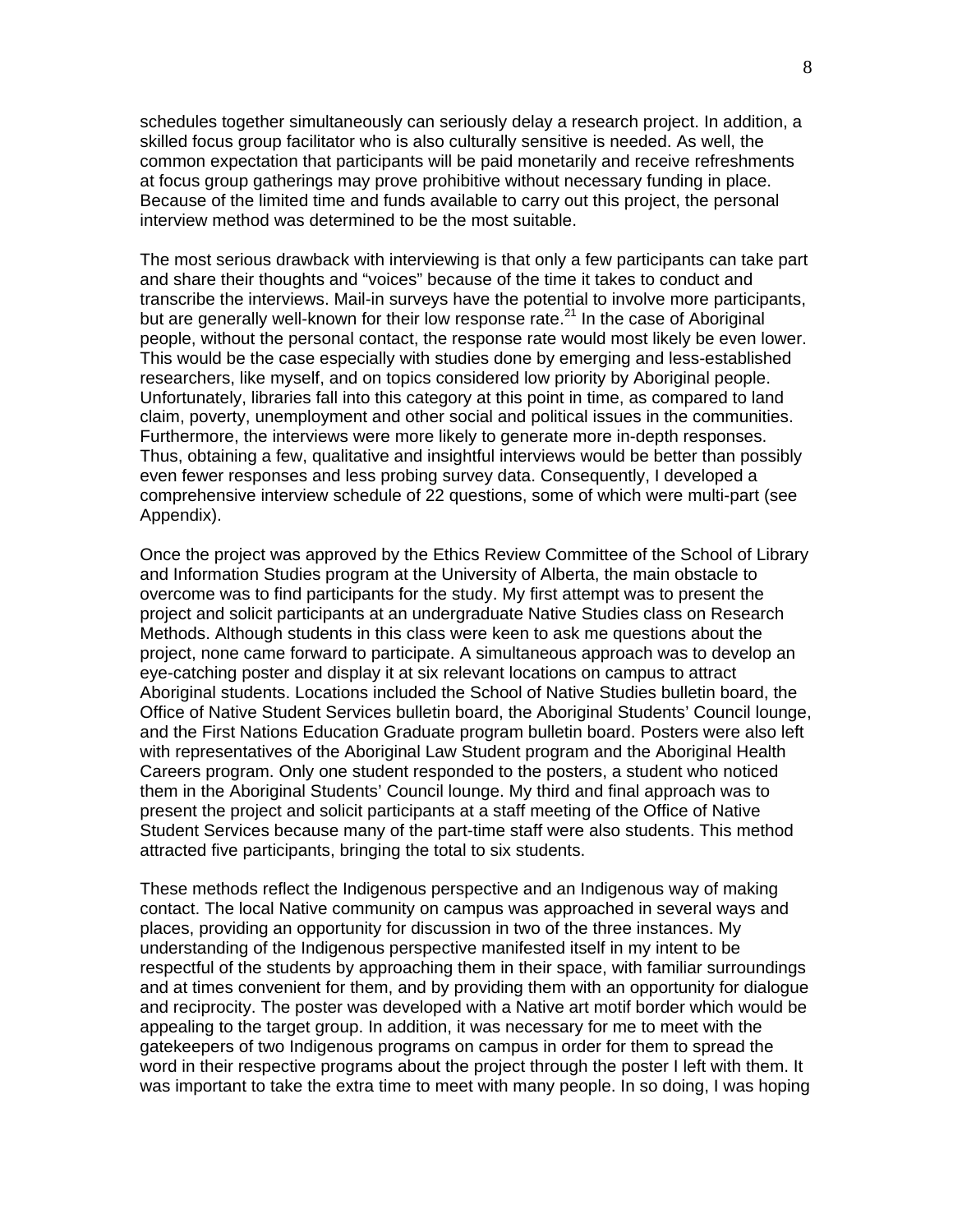to achieve the goal of attracting participants from all disciplines so that the research could be as inclusive as possible and thereby reflect multiple points of view.

Most of the taped interviews were conducted in the quiet room or Meditation Room at the Office of Native Student Services, which was offered by the coordinator of this office. This was satisfactory because many of the participants felt comfortable in this "familiar space" and because it was generally quiet and conducive to interviewing. One student, however, was interviewed in her office on campus because her schedule did not allow for interviewing at a quiet time at Native Student Services. It would appear that this different location did not have any significant impact on the study as all participants appeared comfortable with the taped interview session. More specifically, no participant asked to have the tape recorder turned off during the interview.

As for the interview schedule itself, time restraints did not allow the opportunity to pilot it prior to interviewing the study participants. As a result, there were a number of problematic questions that were asked of all participants. Question 11, for example, concerned Aboriginal-content periodicals which were not a part of the University of Alberta collection. Almost all participants responded that they could not think of many titles during the interview but that they would be willing to provide a list at some point in the future. A list of only five titles was generated during the interviews.

Question 14 asked about library services used and the responses are presented in Table 1; however, some aspects of the qualitative responses do not lend themselves well to the table format. Consequently, the value of some responses becomes lost in the translation, although I will attempt to expand on some of these during the discussion and in the interpretation of related survey data.

In addition, responses to some questions overlapped. For instance, question 10 asked about information that would be most useful in the participants' current studies. Often, answers also included services associated with providing certain types of information. One example was the response of "Native content in non-academic periodicals," followed by "and having these periodicals indexed in databases." In this case, I would transfer these answers to other questions, such as question 21, which asked for "suggestions for improvement."

#### **RESEARCH FINDINGS**

Due to the limited scope of this research paper, only the most salient sections of the information collected are discussed.

### **Demographics**

Of the six participants, four were male and two were female. Three identified themselves as Cree, one as Ojibway, one had ancestry from a reserve in Eastern Quebec and one identified as a Native American. There were three doctoral students from the First Nations Education Graduate program, two Master's students (one MA and one MEd), and one second-year nursing student who had almost completed a science degree.

#### **Earliest Memory of University of Alberta Libraries**

Almost all participants stated that their earliest memories of the University of Alberta libraries were usually associated with fear. Terms used by participants included overwhelming, confusion, intimidating, scary, difficult and fearful. On the positive side, one student said he loved libraries and was content to explore the online catalogue, the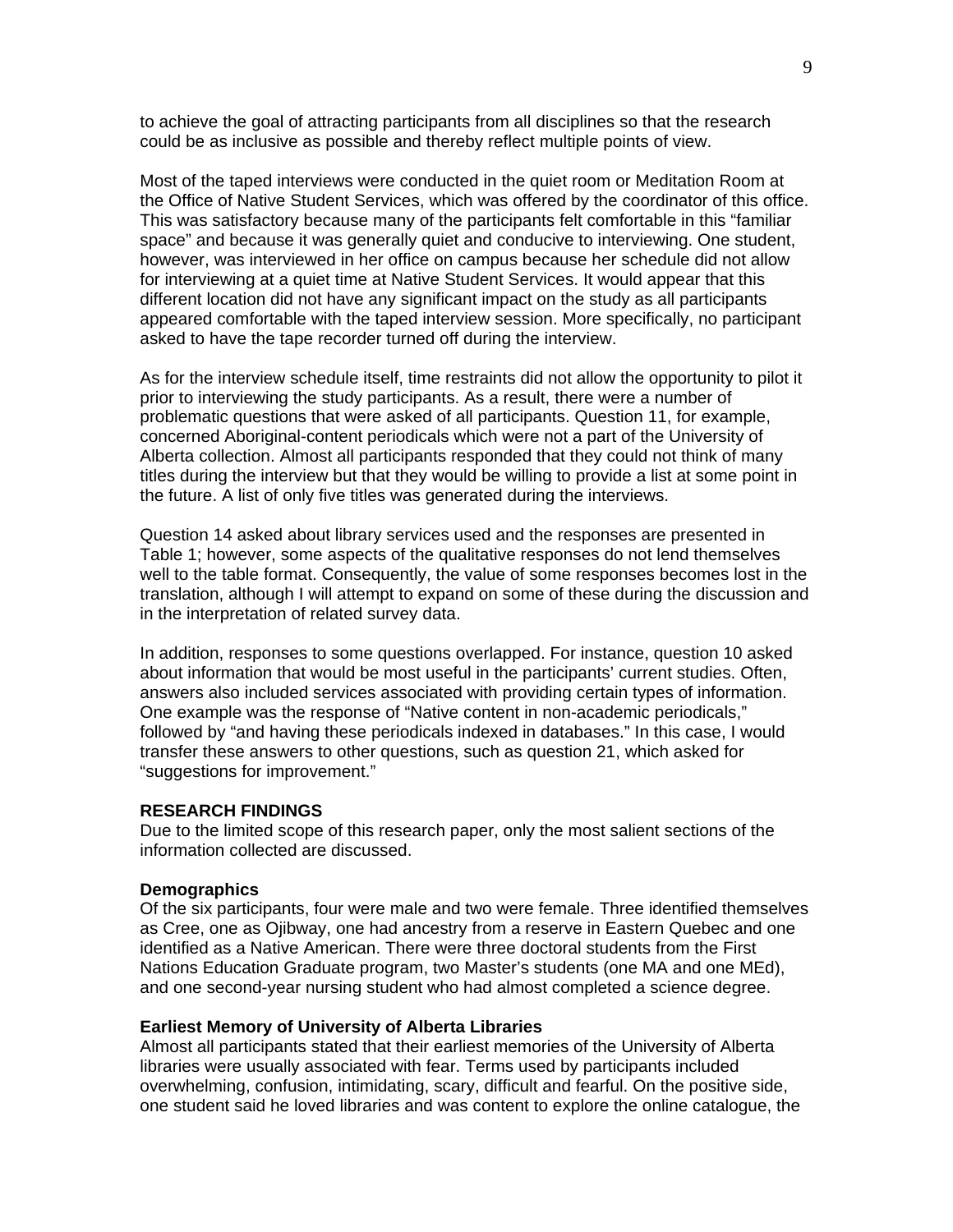table of contents of selected periodicals and how the library was set up. In this case, the participant had previously attended other post-secondary institutions.

| <b>Type of Service</b>             | A       | в                   | $\mathbf{C}$ | D           | E           | F  | # of Yes<br>Responses   |
|------------------------------------|---------|---------------------|--------------|-------------|-------------|----|-------------------------|
| Circ. Desk Checkout                | Υ       | Υ                   | Υ            | Y           | Υ           | Y  | 6                       |
| GATE Catalogue                     | Y       | Υ                   | Y            | Y           | Y           | Y  | 6                       |
| Online Databases                   | Υ       | Υ                   | Υ            | Y           | Υ           | Y  | 6                       |
| Info/Reference Desk                | Y       | Υ                   | Υ            | Υ           | Υ           | Y  | 6                       |
| Photocopying                       | Y       | Υ                   | Υ            | Υ           | Υ           | Y  | 6                       |
| <b>Library Pamphlets</b>           | Y       | Y                   | Y            | Y           | Y           | Y  | 6                       |
| Inter-Library Loan                 | N       | Υ                   | Υ            | Y           | Υ           | Υ  | 5                       |
| Remote Access                      | Y       | N                   | Υ            | Y           | Υ           | Y  | 5                       |
| Microform Readers                  | Υ       | $\mathsf{N}\xspace$ | Υ            | Y           | Υ           | Y  | 5                       |
| CD-ROMs                            | Y       | Ν                   | Υ            | Y           | Υ           | Y  | 5                       |
| Callbacks                          | Y       | Υ                   | N            | Y           | Υ           | Y  | 5                       |
| Reserve Readings                   | N       | Υ                   | Υ            | Y           | Υ           | Y  | 5                       |
| Reference Books                    | N       | Υ                   | Υ            | N           | Υ           | Y  | $\overline{4}$          |
| Study Space                        | И       | Υ                   | Υ            | $\mathsf N$ | Υ           | Υ  | $\overline{\mathbf{4}}$ |
| Instruction (B.I.)                 | N       | N                   | Υ            | Y           | Υ           | Υ  | $\overline{\mathbf{4}}$ |
| <b>Suggestion Box</b>              | И       | N                   | Υ            | N           | Υ           | Y  | 3                       |
| Print Indexes                      | N       | $\mathsf N$         | Y            | Y           | $\mathsf N$ | Y  | 3                       |
| Music Listening Room               | Ν       | Υ                   | N            | Ν           | N           | N  | 1                       |
| Automated Checkout                 | N       | Ν                   | Υ            | N           | Ν           | N  | $\mathbf{1}$            |
| One-on-One Appt. w/<br>a Librarian | N       | N                   | N            | N           | N           | N  | $\,0\,$                 |
| <b>Total Yes Responses</b>         | 10      | 12                  | 17           | 14          | 16          | 17 |                         |
|                                    | Legend: |                     | $Y = Yes$    |             | $N = No$    |    |                         |

TABLE 1. Library Use of Aboriginal Students at the University of Alberta (Use of Tuno of Sonrico by all & Participante)

The library locations used most by participants during their current program of study were the education library (four participants), the humanities and social sciences library (one participant) and the health sciences library (one participant). The reasons given for using these libraries generally concerned content of individual library holdings related to each student's program of study. In addition, convenience was a factor. For example, four students had courses and/or offices in the same building as the education library.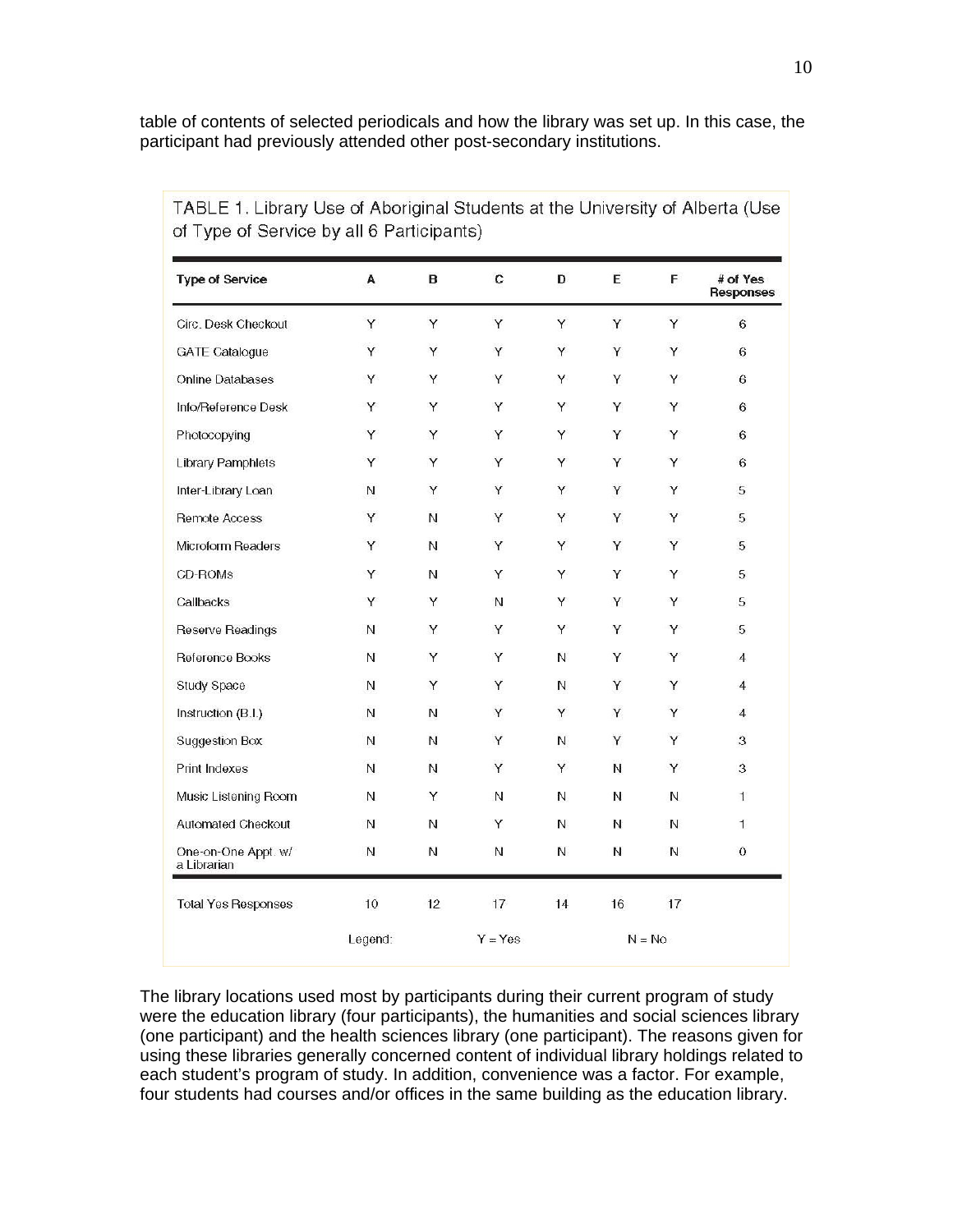### **Most Useful Information Sources**

The most useful information sources identified by this sample of students centred around those with Native or Indigenous content. Some examples of resources were current publications on Native Studies or by Aboriginal authors, Canadian videos with Aboriginal content, resources dealing with Indigenous methodologies and on Aboriginal postsecondary education, Aboriginal theses and dissertations and a bibliography of forthcoming Aboriginal literature. Half of these students noted that much of the information they needed was in journals whose subscriptions had been cancelled. Also, most of these students mentioned that they would prefer "research coming from another Native person."

Currently, the University of Alberta humanities and social sciences library lists a selection of six Native-content journals on its Web-site for Guides to Resources by Subject for Native Studies: American Indian Culture and Research Journal, American Indian Quarterly, Canadian Journal of Native Education, Canadian Journal of Native Studies, Inuit Studies and Native Studies Review. This does not appear to be a very comprehensive collection of journals given that this library currently provides access to approximately 4500 electronic and print periodical titles. The Native-content journals most recommended by the participants in this study to be acquired by the University of Alberta were: Tribal College, Winds of Change: A Magazine for American Indian Education and Opportunity, and Indigenous Knowledge Monitor. However, as mentioned previously, these participants would have liked to have been able to provide a more comprehensive list, if given the time, tools and opportunity to do so.

Given these responses, it is not surprising that most participants spoke of a lack of resources on Native or Indigenous issues when asked about their overall impression of the University of Alberta libraries. Four participants stated that they bought a lot of their own books for re search purposes as a result. One in particular questioned why, if the University Bookstore carried copies of textbooks, could not the library provide one or two copies of textbooks for Native-content courses. Having library access to textbooks is important to most Aboriginal students because, generally, they are on a lower budget and face many economic difficulties.

In general, the textbook acquisition policy for the humanities and social sciences library at the University of Alberta is not comprehensive. Textbooks are considered to be an individual decision, depending on the needs of the discipline; therefore, only about one to five percent of the monograph budget is spent on textbooks. Also, other factors influence the purchase of textbooks. For instance, there is a high risk of theft and they date quickly. Usually, textbooks are purchased specifically to support the reserve collection. It has not been determined what percentage of Native-content textbooks has been purchased by the University of Alberta library system and if this percentage is at par with other subjects or disciplines or adequate to meet this particular need of Aboriginal students.

#### **Types of Library Services Used**

Responses about the types of library services used were varied and informative. As is evident from Table 1, the services used by all or almost all of the participants included the circulation desk checkout, the online catalogue, the information or reference desk, online databases, photocopying, unassisted loading of CD-ROMs, remote access to the online catalogue and databases, interlibrary loan, microform readers, callbacks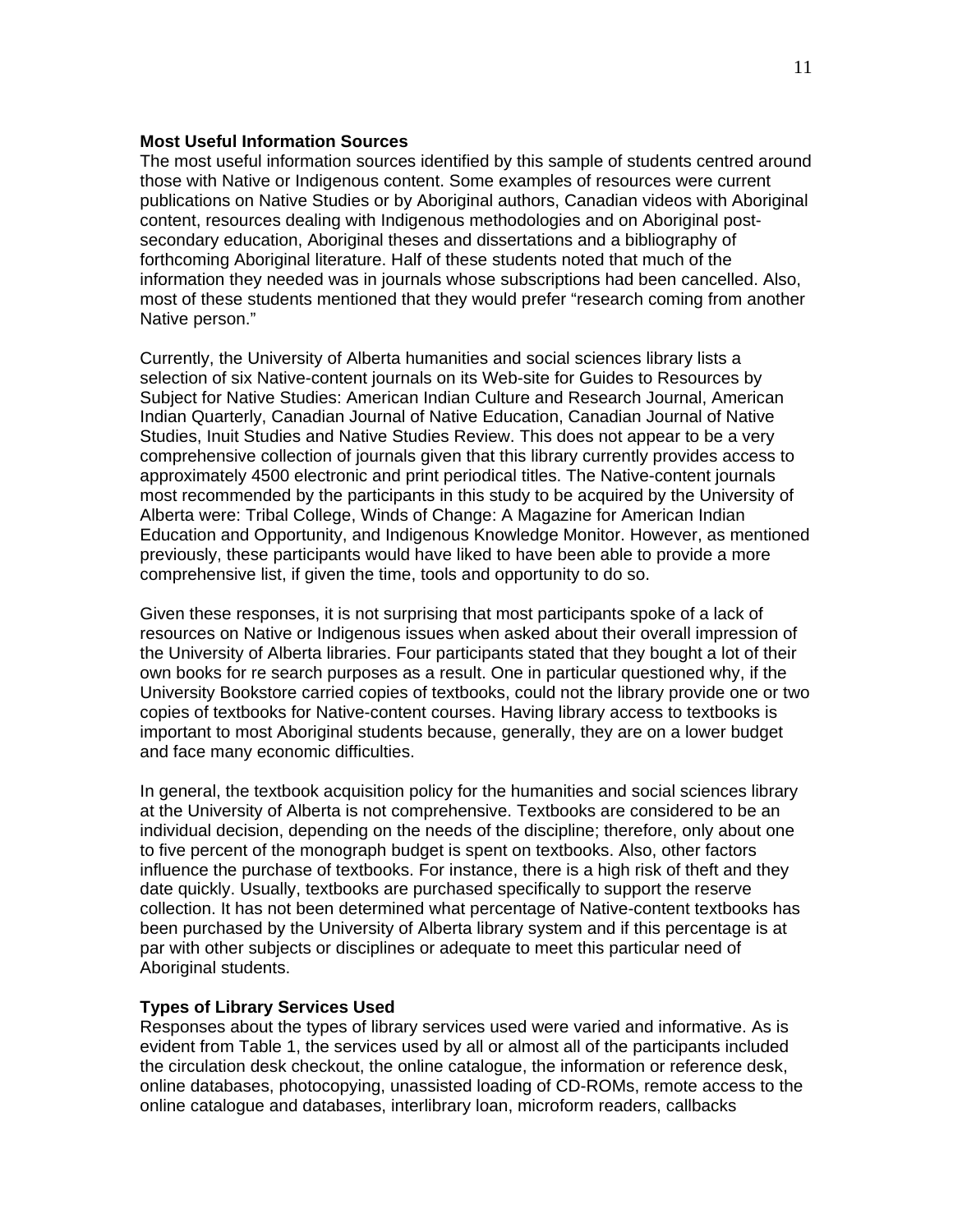(requesting material already out on loan) and library pamphlets and pathfinders. This includes twelve of the twenty services listed, although all participants added other services to the list. These other services include: printing of database abstracts, use of audio-visual material, Internet searching, electronic journals, borrower information, phone-in renewal, ordering theses through UMI, use of the change machine (for photocopying) and the washroom. Interestingly, one participant commented that he rarely used Circulation because books were generally considered too old for research papers in the health sciences; consequently, this student's focus was on periodicals.

The one service that no participants used was the one-on-one appointment with a librarian. Most respondents indicated that they were not aware of this service, a finding which seems unfortunate given that almost all are graduate students. Another service not used by this sample was the automated checkout. Although one participant indicated that he had used it once, he has never used it since because the security buzzer beeped as he was leaving. Likely, this lack of use of automated service is indicative of Aboriginal people's preference for interpersonal interaction and perhaps a distrust of some automated services. For instance, one participant referred to this preference in other areas such as banking, stating that she did not often use the automated teller either. Also, only one student had used the music listening room; others indicated that they knew about it but had not "needed" to use it yet. Lastly, in looking at the table vertically, it is apparent that two of the participants, A and B, do not appear to be using library services to their potential, as they have answered affirmatively to only ten and twelve of the twenty listed services. It is likely that these participants prefer to rely on people resources instead, again reflecting the Indigenous values of "being in relationship" and reciprocity. However, there may be other factors involved, such as feelings of intimidation about consulting with library staff, and these should be investigated further.

#### **Frequency of Library Use**

When asked about the frequency of library use during the last twelve months, participants generally responded with complex answers. One student said almost every day for half of the semester while in tutorials, but only two or three times in the other half of the semester while in clinical courses. Another participant answered three times a week on average but this was less than usual because he was collecting his own research data. Another student said once per week on average, although he might not use the library at all for a month or so. Yet another participant stated that she would go to the library for several hours a day for the first two weeks of every term, specifically in January, May and September, then about twice per month the rest of the term.

Other libraries or information centres used by these students were the Edmonton Public Library, specifically for music and videos, the Physical Education Learning Lab, the minilibrary at the School of Native Studies, the Office of Native Student Services for a few subscriptions to Aboriginal-content periodicals, community organizations, such as the Diabetes Association and the Canadian Lung Association, and bookstores because "it's easier to find new stuff there." In addition, one participant said he relied on the Internet and listservs for current information.

## **Assessment of Help at the University of Alberta Libraries**

Generally, the participants were quite positive in their assessment of help at the University of Alberta libraries. Responses were as follows: "excellent" (one response), "very good" (three responses), "good" (two responses). No participant rated help at the University of Alberta libraries as fair or poor. When asking for guidance on finding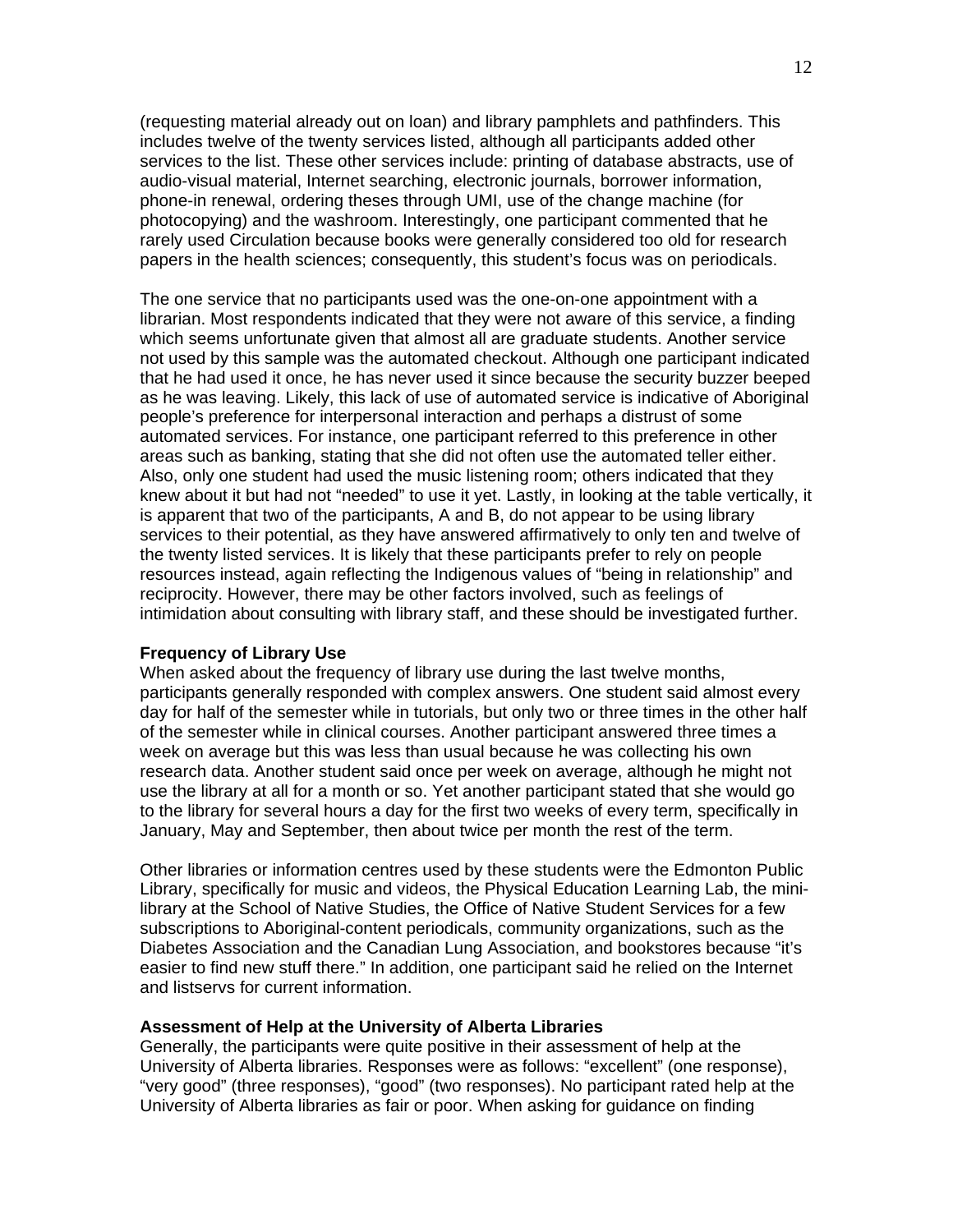information, these participants were most likely to approach faculty, although most also found classmates generally helpful. Four of the participants said they approached librarians for guidance fairly regularly, but usually when they were not helped by faculty or classmates. Two participants also found researchers in the field, such as people they had met at conferences, to be a valuable resource.

# **Guidance to Find Available Information**

I also asked participants about their general opinion of various information providers and the information provided. Almost all participants respected librarians for providing a valuable and essential service but they sometimes qualified their responses. The following comments reflect some of this ambivalence:

## **Librarians**

- I have a high regard for librarians but they can't know specifics in Phys. Ed. They can show you how to look for stuff but my classmates and profs will give me names.
- [Librarians] provide an important function. But they don't have the same perspective as I do. They are helpful to the extent that they can be. I don't fault them for it–my research topic isn't generally well-known so I can live with that.
- [Librarians] provide a very vital service and have very vital skills, being able to assess information. But I access information from everyone, not just academic folk. Because information comes from unlikely places.
- The reference people are very good but the circulation people aren't helpful. Librarians are essential. They can make the difference for students having a pleasant or very unpleasant experience.

Comments about other information providers were also thoughtful, informative and varied in their degree of enthusiasm:

# **Faculty**

- So-so, because I'm working with non-Native faculty and my subject area is in a Native field. A lot of them haven't read much on Native issues. I find I'm teaching them.
- I love the people in my faculty. They love what they do, they make an effort to know what's going on, the latest thing. They're opinion leaders so I get a lot of really good info from them.

Field Researchers

- It depends on who they are and where they position themselves, the type of methodology they use. It depends on what they say and whether their research comes from their cultural base.
- The information provided by researchers is good, contemporary, bringing bits and pieces together into one place. You have to approach them differently, they're not as far-reaching as librarians. [Instead] they're very focused on one thing.

**Classmates** 

• They're really helpful. They've been out in the field. Two students from [a small Northern community] with quite a few doctoral graduates gave me a copy of one graduate's dissertation. I wouldn't have found it otherwise.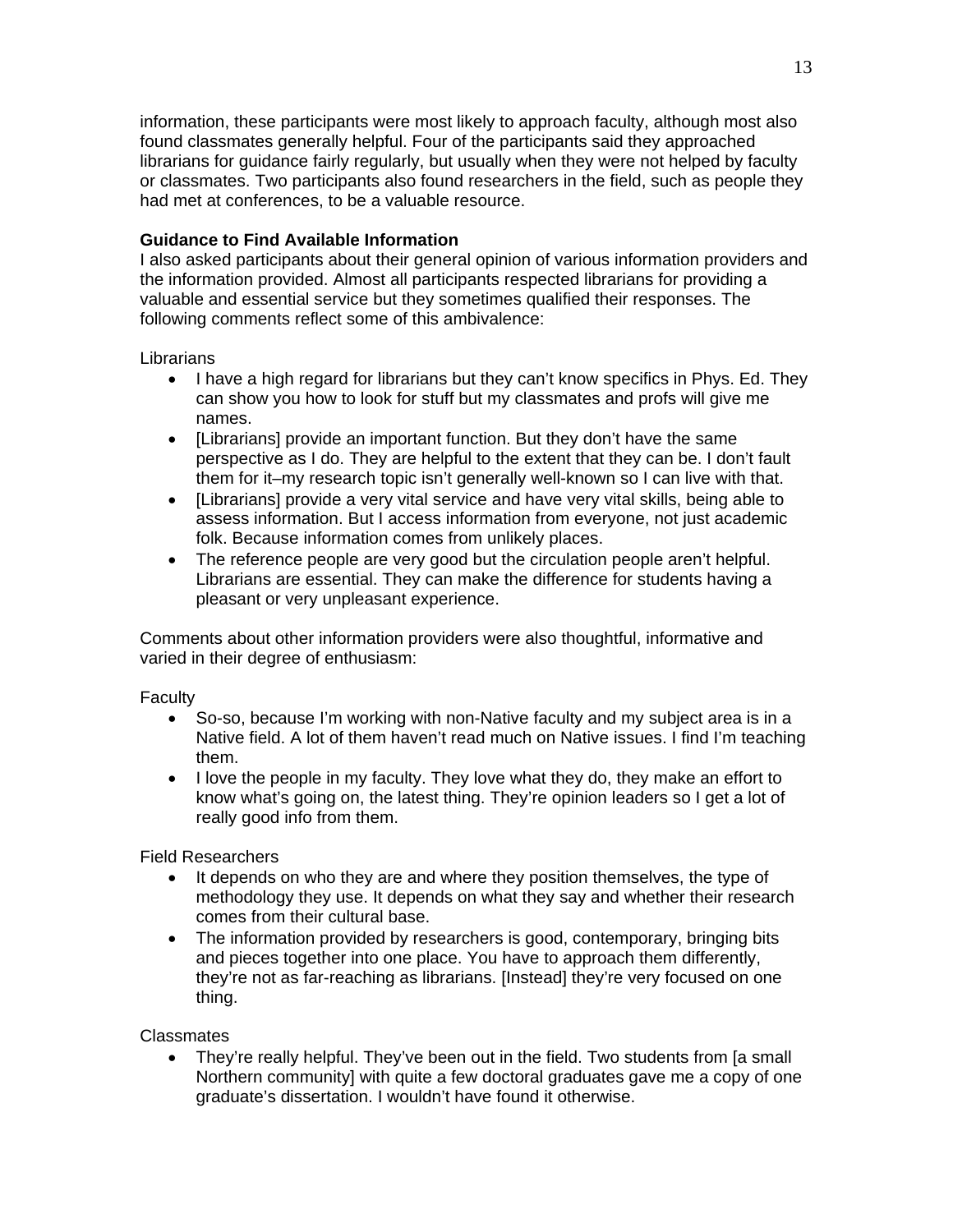• The First Nations program may be unique–we share information and we're encouraged to share information. There's no competition–hoarding is unheard of. Also, I owe a lot to my classmates for giving me feedback. I consider my topic and methodology to be a group process, group generated.

From these comments, many Indigenous values can be observed. For instance, the concept of inclusivity rings loud and clear in the statement about accessing information from everyone because "information comes from unlikely places." This also reflects the concept of equality because the speaker is open to listening to and approaching all people for information. In addition, the concept that all people have something of value to contribute to the circle is evident. Often, Indigenous people prefer to remain low key or humble about their gifts and accomplishments, and loathe to attract attention, opting instead to mingle with "the masses." Perhaps this explains why Indigenous people often encounter useful information serendipitously, particularly at social events. (Interestingly, many librarians value the information they come across serendipitously as well.) People from all walks of life will attend such social events as pow wows or gatherings of drummers, dancers and onlookers usually in circle formations. Hence, it is not unusual to encounter someone there who will inform you of something you need to know at that point in time. This is the magic of community and the magic of the circle. In addition, the value of generosity has come into play because the information one receives at such events is a reflection of how generous one has been in helping others and this generosity is coming back to you. Similarly, even though an Aboriginal individual may be "just" an undergraduate at a university, this does not mean that he or she has nothing to contribute. Most likely this individual has a good deal of community-based involvement and life experience which provide useful insights into the Indigenous way of being and interacting.

Also apparent in some of these comments is the notion of reciprocity necessary for maintaining "good relations" which is so important to most Indigenous people. For instance, the student who spoke of the First Nations graduate program and its encouragement of information-sharing between classmates, also saw that this generosity and responsibility extended to providing feedback to each other and the group process of generating ideas for research and research methodology.

Some of these comments also have implications for library service at the University of Alberta. Primarily, librarians are not the sole, or even the first choice of, providers of information for this group of participants. One student mentioned the different perspective that librarians had in their manner of searching and that he did not have very high expectations of a librarian being able to help him with his obscure and perhaps foreign, from the viewpoint of the librarian, research topic. This differing perspective stems from each searcher's epistemological view or knowledge base and influences the access to and evaluation of resources. Consequently, this factor makes a good case for the hiring of Aboriginal staff, whose experience and epistemology would likely be more in tune with the Indigenous student or researcher. Another student was more reliant on professors or classmates for obtaining specific names of people/authors for his research. Perhaps librarians need to advertise their abilities and research findings more in order to gain the confidence of Aboriginal students. For instance, if a librarian comes across a mainstream periodical with a special issue on Aboriginal concerns, the librarian could showcase this information in some way, or otherwise let the Aboriginal community on campus know about this finding. Similarly, creating and showcasing a bibliography of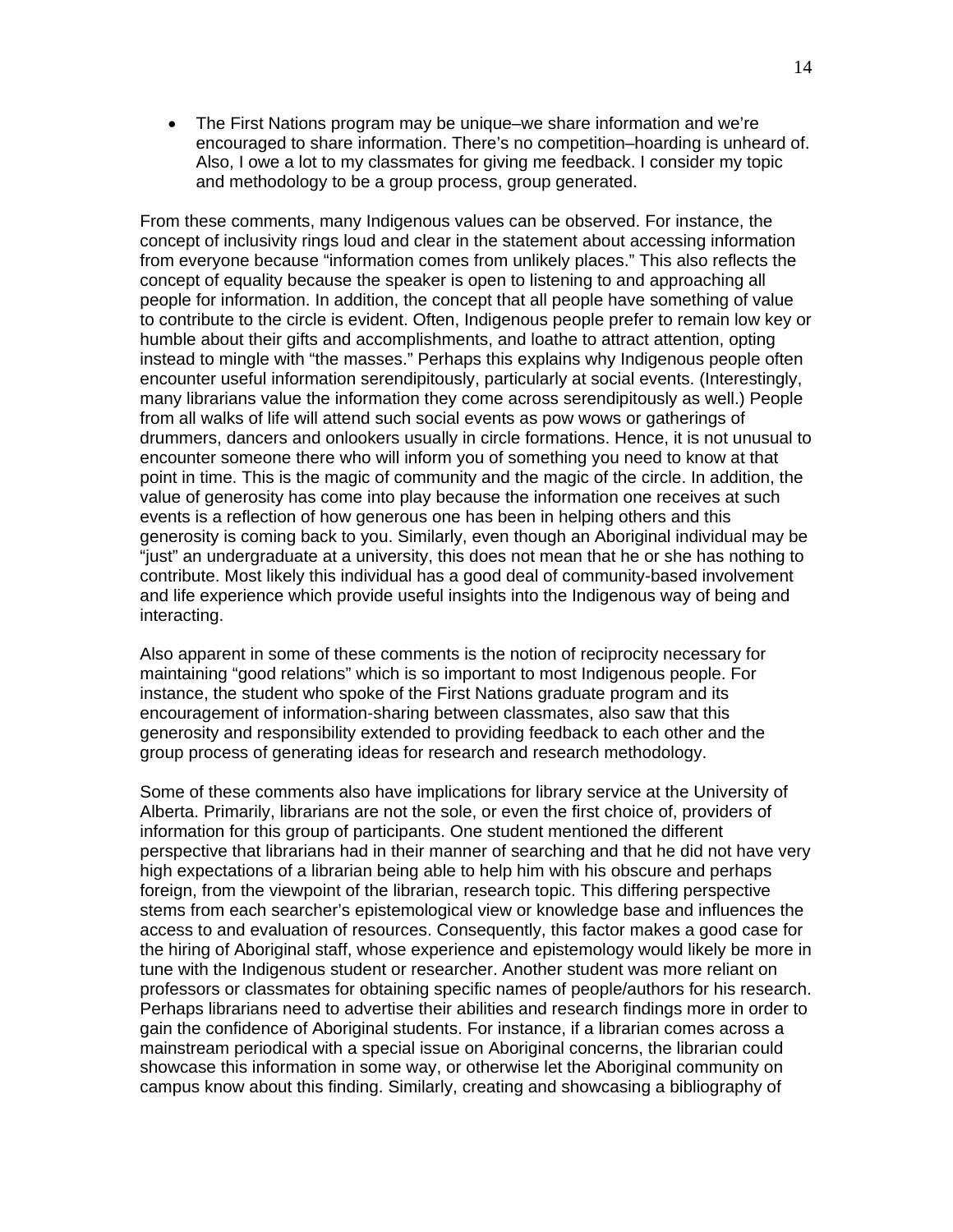other periodicals highlighting Aboriginal issues would also likely be useful and appreciated.

# **The Library Is the Heart of the University**

Another question asked of participants was somewhat hypothetical in nature. This question asked their opinion of the quote: "The library is the heart of the university." Responses again were varied; some agreed but qualified their agreement, while others disagreed:

- I think it's true because it brings out that the information is the "blood" and libraries circulate that.
- I'd have to agree with it from an educational standpoint. The whole university revolves around the library.
- I want to change it to be more accurate. I think the library is the core–the brain, not the heart. I think the heart and soul are the part of the community that comes from people. The libraries would then be the mental or the brain functions. But they should be the most important part of the university. They're almost inseparable from the classroom and everything else.
- I would agree except that I'm not sure if that's the case at this university.
- I don't quite agree. I'd say the classroom is–the dynamic between the prof and the students is the heart of the university. But the library is a reflection of that.
- I don't agree. I think the students are the heart of the university. Of course, I'm biased because I work at Native "Student" Services and because I'm a student. [Student's emphasis]

My first interpretation of these comments is that most of these students see the library as a vitally connected part of the university system. They also see the library's relationship to the classroom and the interaction between professors and students as important. Again, the concept of relationship is a focus of the students' responses. Yet, on closer examination, the students appear to be saying something more. The metaphor about the "information" being the "blood" and that it circulates through the university system paints a portrait of libraries as being very dynamic, leaving the reader with a thought-provoking image. In addition, this metaphor can be interpreted as a teaching tool, providing some insight into the Indigenous way of thinking. For instance, this quote attributes animate qualities to something usually considered inanimate, i.e., the library system, in the Western mode of thinking. Because of its reference to animation, this metaphor also brings attention to the people who make the library system work, and how important this interpersonal interaction is to Indigenous people. This is also reflected in the lack of use of the automated checkout system by this sample of students. Another insight provided by these responses is that there seems to be a feeling that the library does not value people interaction, the kind that represents the soul of the university community. Perhaps this is not something that can be changed, given the high percentage of repetitive transactions that occur in the library, such as circulation desk activities, and the lack of funding experienced by many libraries for much in-depth consultation with patrons.

## **Suggestions for Library Improvement**

Possibly the most illuminating and insightful answers were those in response to the question about suggestions for improvement at the University of Alberta libraries. The suggestions were, again, varied in the range of services touched upon. Many related to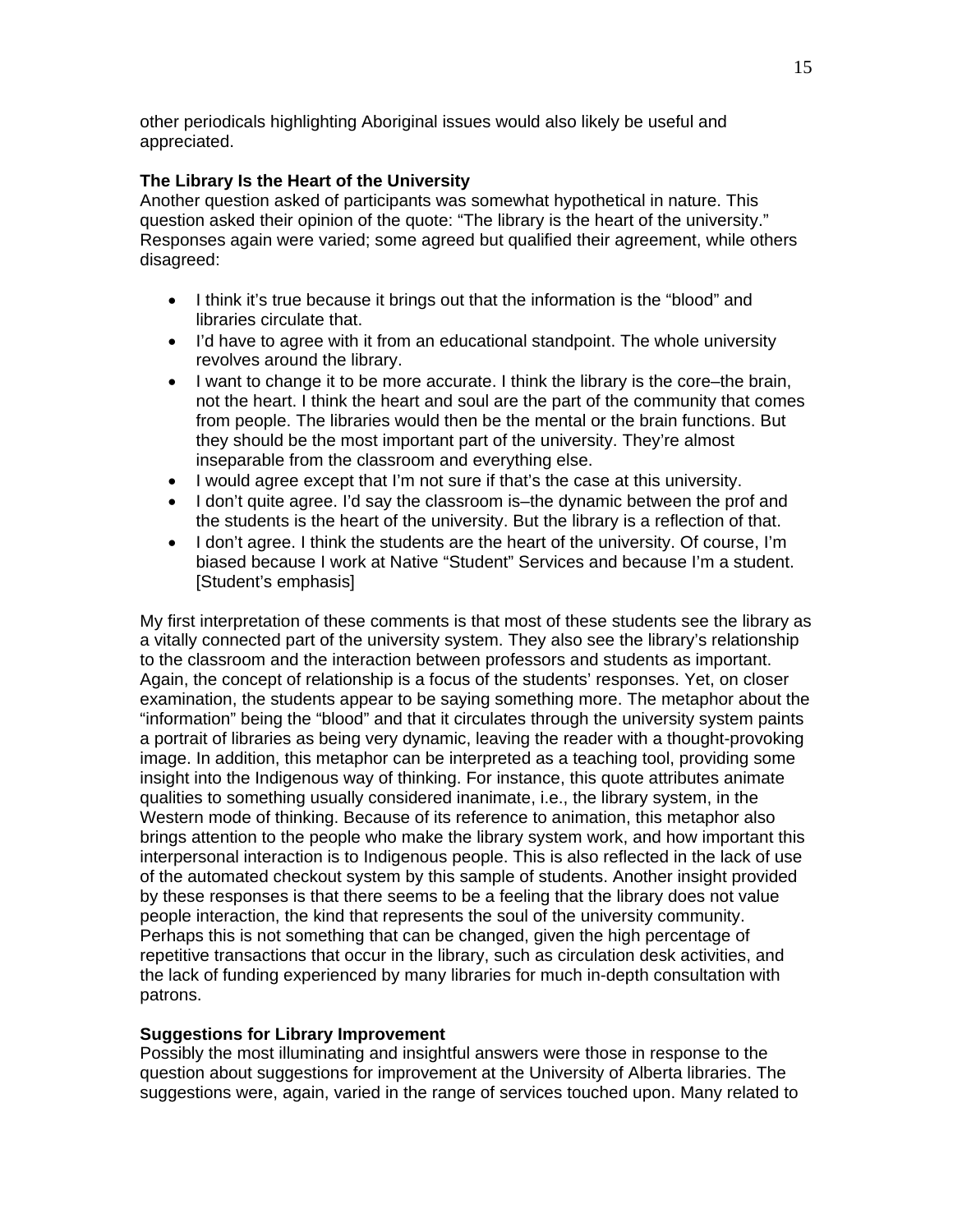increased collection of resources with Aboriginal content, especially current materials and databases. One improvement mentioned by most of the participants was the possibility of renewing cancelled subscriptions. Other suggestions were specific to individual libraries, such as taking out the entry turnstiles in the education library, and scheduling reference staff at the health sciences library on Sundays, a service offered at other campus libraries. Also of interest were suggestions for an increased commitment by the university administration to the library and increased commitment by the library to the Aboriginal community on campus. Some of these suggestions were expressed and interpreted as follows:

1. One participant suggested: "An Aboriginal Resource Centre or Learning Lab would take this university to a new level of service delivery."

The idea here would be to have easier, one-stop access to Indigenous resources, rather than to be spread out all over campus. These resources could be compiled by staff who are more in touch with the academic in formation needs of Indigenous students because this would be the focus of the collection. Also an Aboriginal Resource Centre would be a more comfortable place for Aboriginal students to learn because it could display Aboriginal motifs and art and it could be located close to other services provided for and by Aboriginal people. In addition, library orientations could be offered here, a more welcoming and comfortable environment, which would enhance learning.

2. Another participant made this suggestion: "Have the administration really recognize the importance of the library and not just pay lip service to that sentiment– what I've noticed is important to this university is money and capital improvements while at the same time the library is cancelling subscriptions."

Some explanation is due here. One issue is the corporate sponsorship of the capital improvements currently being undertaken at the University of Alberta. The other consideration is the falling value of the Canadian dollar which has influenced the cancelling of many American and European journal subscriptions. However, this does not preclude the possibility of seeking out some additional funding, perhaps by way of corporate sponsorship or endowments, for maintaining the journal subscriptions most in demand.

One solution may be to consider having Aboriginal students do some fund-raising for subscriptions of Native-content journals, at least for the first year. Some of these subscriptions cost less than \$50 U.S. per year and may not be that much of a hardship if several students are willing to chip in. Another possibility is to consider requesting specific funding for journal subscriptions from the First Nations bands and Métis settlements which have a higher representation of students on campus from their communities.

Another suggestion here would be to have the library rep for the School of Native Studies or for the First Nations Education graduate program really lobby for increased funding. This could come from the project funding, available for the humanities and social sciences library, to support either large or expensive one-time purchases or to purchase "regularly priced materials which further develop or fill gaps in a specific subject or interdisciplinary collection."<sup>22</sup> Perhaps there are other funding sources, similar to the Equity Grant Project fund accessed by the Queensland University of Technology Library for the Novak and Robinson study.<sup>23</sup> Other options may be funding sources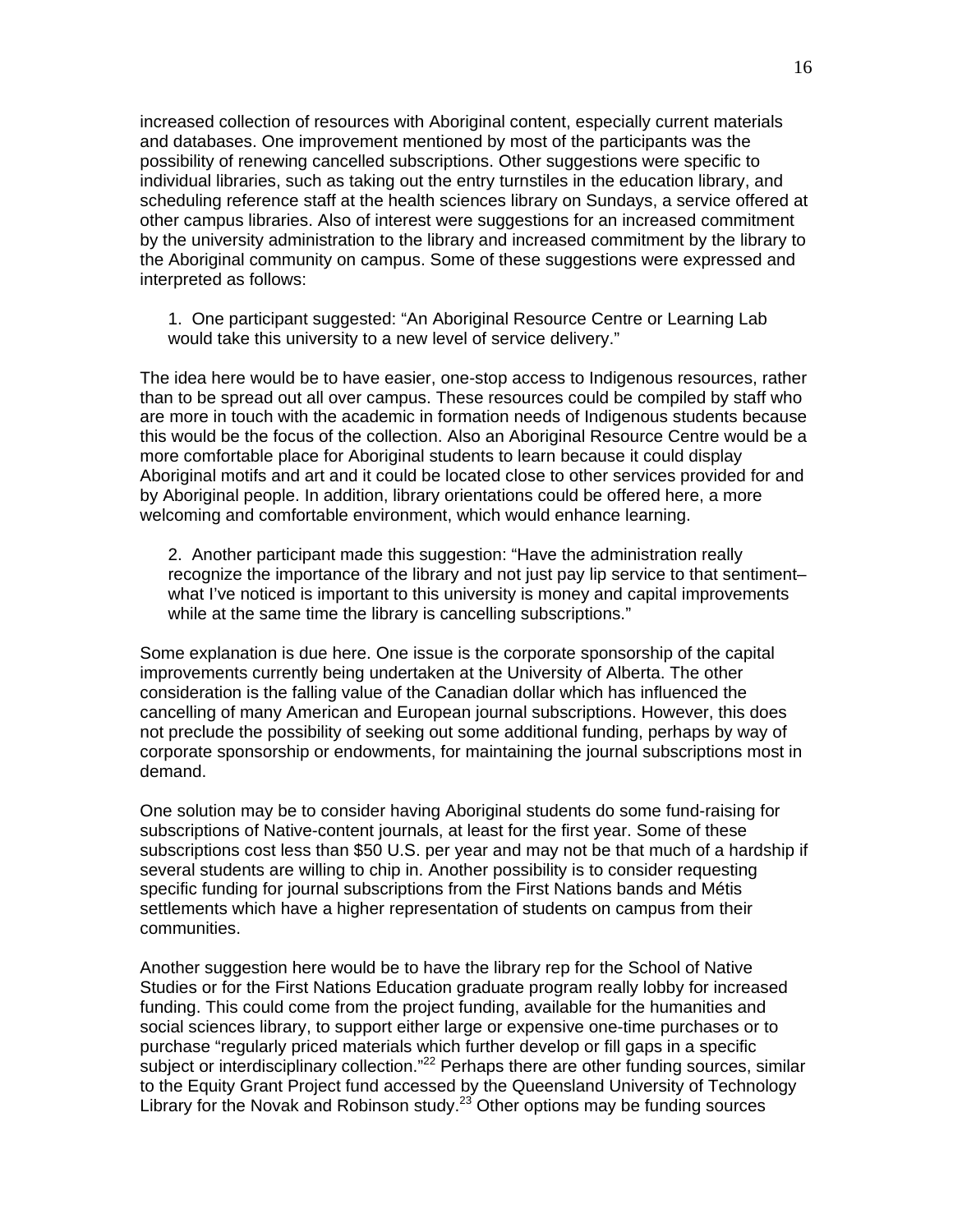external to the university, such as the Millennium fund offered by the federal government of Canada, a fund supporting many cultural projects. At any rate, it would take some time, commitment and energy to explore these suggestions.

3. Yet another participant suggested: "Having Aboriginal staff within the libraries would go a long ways to making new Aboriginal students feel more comfortable and more confident."

This participant saw a huge need for Aboriginal students to see themselves reflected on campus, in various positions of authority, such as professors, administrators, businessowners and even library staff. These people serve as role models given the state of Aboriginal (dis)comfort levels in academia. Seeing that other Indigenous people have made it to these positions offers hope and confidence that current students can survive the struggle inherent in these achievements too. Interestingly, one of the studies discussed in the literature review also presented the idea of hiring minorities to work in libraries. $^{24}$ 

4. One other suggestion made by a participant calls for: "More of a commitment to the Aboriginal student population–by asking Aboriginal student groups, staff and faculty to help library staff enhance the collection and provide input into the collection development process."

The liaison librarian for Native Studies did purchase a considerable amount of Aboriginal-content material in the late 1980s when this undergraduate program first started. The initial purchase was made after consultation with Aboriginal-focused libraries such as the Saskatchewan Indian Federated College Library and the Gabriel Dumont Institute Library, both in Saskatchewan. However, it is only very recently that the selection process for Native Studies has been influenced by any other additional funding, over and above the small, annual budgetary allocations. Certainly, there are some very current and high-demand titles. Two examples are Taiaiake Alfred's Peace, Power, Righteousness: An Indigenous Manifesto, a title held on reserve, and Linda T. Smith's Decolonizing Methodologies. But according to the students, there are not enough such titles and not enough copies, usually only one, of each title. The policy that collection development funding is guided by the size of the user community and the amount of material published in that discipline can be disadvantageous to marginalized groups who face exceptional barriers to university enrollment and publication in the first place. There is a danger that collection development librarians face in not being aware of the "ways in which libraries contribute to the maintenance of an elite heritage."<sup>25</sup> Manoff successfully articulated and reminded us of the politics of collection development as follows:

Most of us don't think much about how our reading functions provide us with reassuring images of ourselves and those like us. Nevertheless, we need to acknowledge the kind of delegitimizing functions libraries perform in their exclusion of certain kinds of materials–be they certain kinds of subject matter ...or material addressed to certain minority or ethnic groups . . . the refusal of libraries to acknowledge, through their collections as well as their services, the multi-ethnic nature of their communities, are conveying a not particularly subtle message about who are the legitimate heirs to the knowledge they contain and whom they assume they are serving. The question of what libraries do not purchase has similar implications for scholarly as well as general materials. Library collections not only shape research patterns, but they affect the way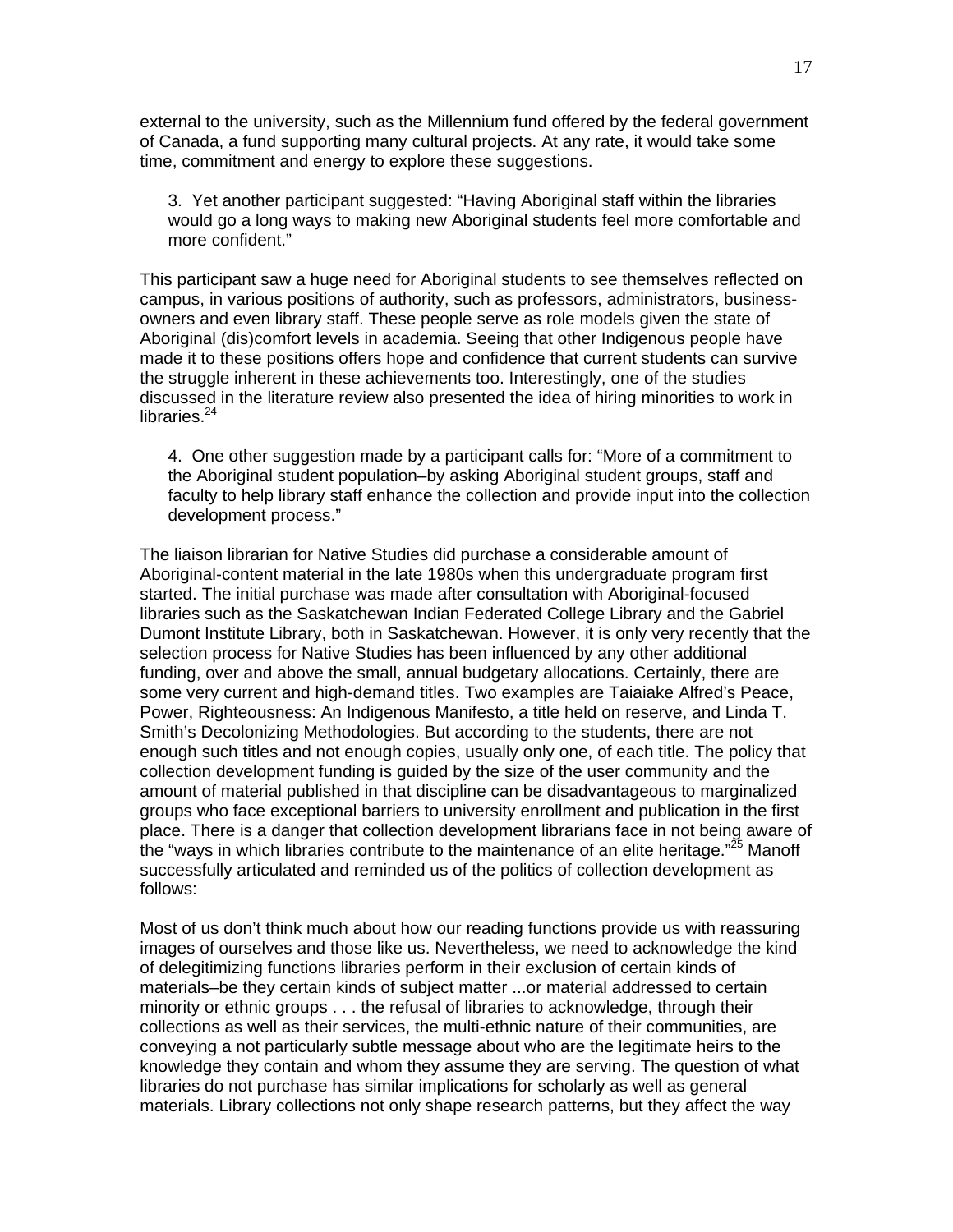library patrons view themselves and their relation to their academic community as well as to the larger culture.<sup>26</sup>

Other suggestions were community-oriented in nature, such as a Canadian dissertations abstract service which would benefit all graduate students on campus and the sponsoring of Aboriginal students to go to library school. This latter was felt to be a way to empower communities because information is seen to be an access point to power. The Aboriginal communities were not seen to have this access to information and, consequently, power, due to the absence of Aboriginal librarians in communities. Another student suggested that the Aboriginal community on campus should help produce a list of books and/or journals for the university library system as an ongoing process. This student also felt that it would be important for the Aboriginal community to critique some of the resources listed. One other student felt that the most helpful action the library could take would be to provide some staff with training in interpersonal skills and user-friendliness because he felt if this was in place, then it would also increase access to resources.

## **RECIPROCITY AND RELATIONSHIP**

Not only did these participants express concern for their fellow students and for members of their communities, many comments also reflect the reciprocity and expectation of reciprocity so inherent to their interactions with others. Generally, participants spoke of many positive reciprocal interactions when they discussed interactions with other Indigenous people. However, comments about interactions with non-Indigenous people generally reflected a negative reciprocity, in that there was an expectation that a reciprocal interaction would occur but it did not happen. Some examples of anecdotes indicating positive reciprocity are as follows:

- I try to find what's contemporary–journals and Websites are fairly current editions of information. They give you a sense of what's happening and what's not happening, so you can anticipate what's going to be coming out. I look for expanded book reviews or article reviews or people having a debate. I want to see what people are saying–pro and con. That's the great thing about listservs and Websites.
- If people [in our cohort group in the First Nations Education Program] know what your research interest is, we help each other find information that's valuable. It may not be what I want to use but someone else could use it.
- [I ask for guidance to info from] Everyone, not just academic folk ...Iask everyone, students, undergrads because info comes from unlikely places. We'll exchange info that way. I even get information from administrators about relevant books.
- To see some brown faces–we need to see ourselves reflected in this institution, I think especially in libraries. That would be interesting to have Aboriginal librarians, Aboriginal people working in the libraries. I suspect Aboriginal students would be drawn to them . . . and feel much more comfortable going to them.
- Attending conferences like the World Indigenous Peoples' Conference on Education brings Indigenous and Native educators together from around the world. While we are all different, the information and data and writing that's coming out of these different places is very similar, tells a similar story. So we can get support in our writing and research through what's happening in these other countries . . . It's exciting to network with others who are looking at the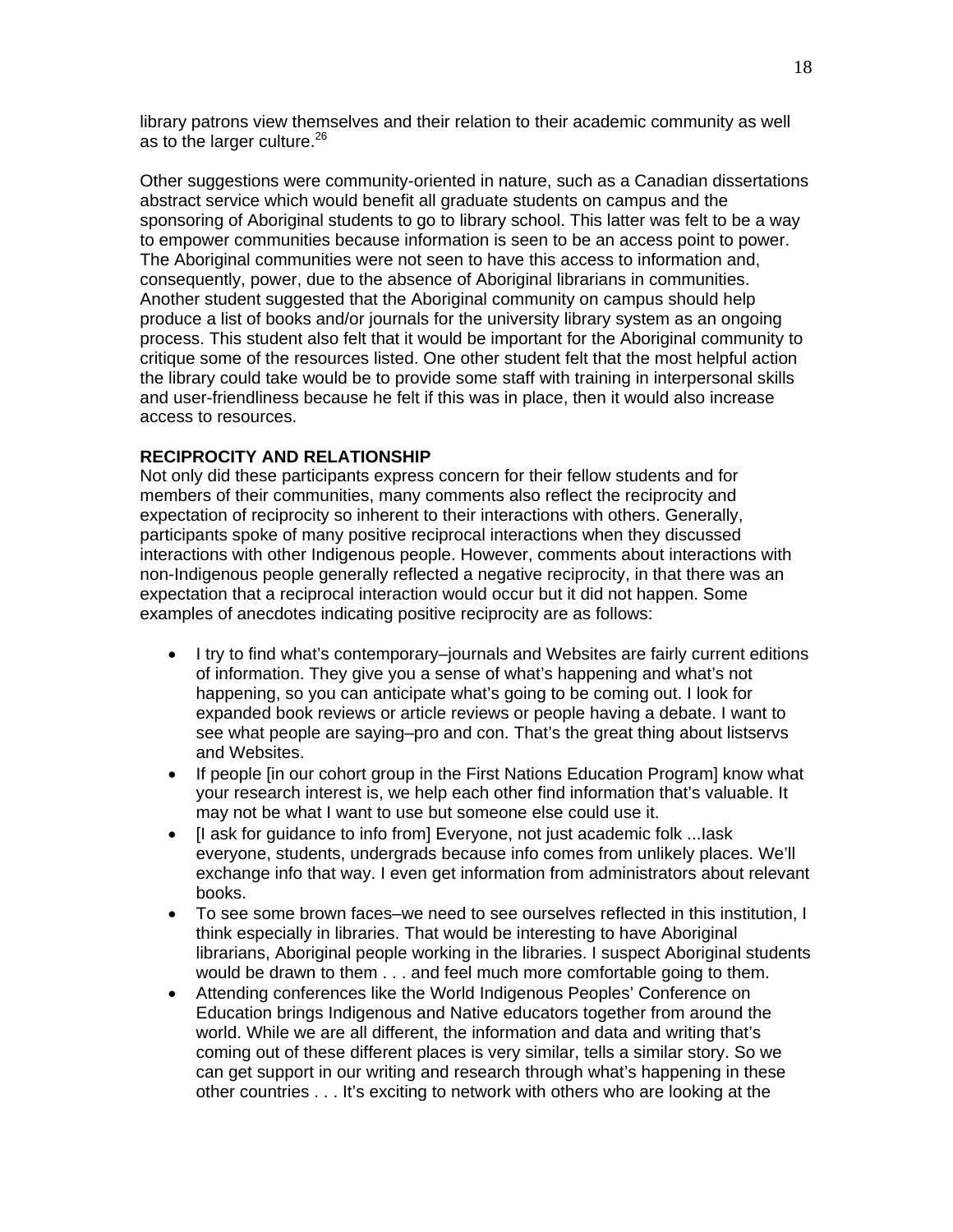same kinds of things. The sharing, networking, exchanging names and addresses–that was empowering.

On the other hand, a sample of negative reciprocity is evident in the following passages:

- Aboriginal scholars can't get our papers published in "status quo" publications like Education Today because they don't want this kind of new look at education because it's not following the orthodoxy. Yet we need to be published. It's a Catch 22 situation. A contradiction. So we end up being published in Aboriginalbased magazines [which aren't indexed in mainstream databases].
- [Question 12: articles accessed through interlibrary loan?] No, I get them through Native Student Services or School of Native Studies, they have [subscriptions] to these. Or else I'll dig them up through some other process. First because reference isn't being made in the ERIC database, so you have to go somewhere else. But I bet there's other really good publications that we don't even know about because they're not plugged in.

In addition, comments about the importance of being in relationship were also made. Here are some of the most salient of these comments:

- If [the University of Alberta library] is prepared to meet the needs of Aboriginal students [Aboriginal students generating a list of Aboriginal resources] would be a good idea. Each time I come up with that frustration [of the library not carrying Aboriginal content materials], it would have been nice to be able to tell someone who cared, or who might do something about it. To say, "We really need this publication" and to think that someday we might get it.
- As an Aboriginal student, I have to wonder about the other non-European Canadian population here on campus, whether they'd find the same thing. There is general information about topics, nothing necessarily well-chosen. Where do they go to get their current new material? How do they get that? Are they Aboriginal people that they're going to? To ask what's new out there that's of interest to us. Because Aboriginal people at this university will tell you that they're not getting what they need from the non-Aboriginal authors. We're finding with the increasing number of Aboriginal students in grad studies that the worldviews are different . . . The research that's out there doesn't fit for us. It's frustrating for us to qualify new methodologies or new ways of doing things that don't restrict us.
- Sometimes you feel like you're stumbling around and no one's gone there before. But there's people out there who've done it and there's books that have been written about it but you don't know about it. Native people are starting to create their own links.
- When you write your thesis, you have an idea, but you have to support it with additional research. I can have an idea but if I have nothing to support it with, then it's just me speaking. But if other researchers or grad students have found the same thing, then it's not just me speaking but this body of knowledge saying that this is so [that's why it's important to have access to other theses written by Native people].
- But I do [look for Aboriginal authors and subject material] just in my circle of friends, which includes a lot of Aboriginal people. Because I've been a student for so long, I have a lot of academic people within the institution with connections.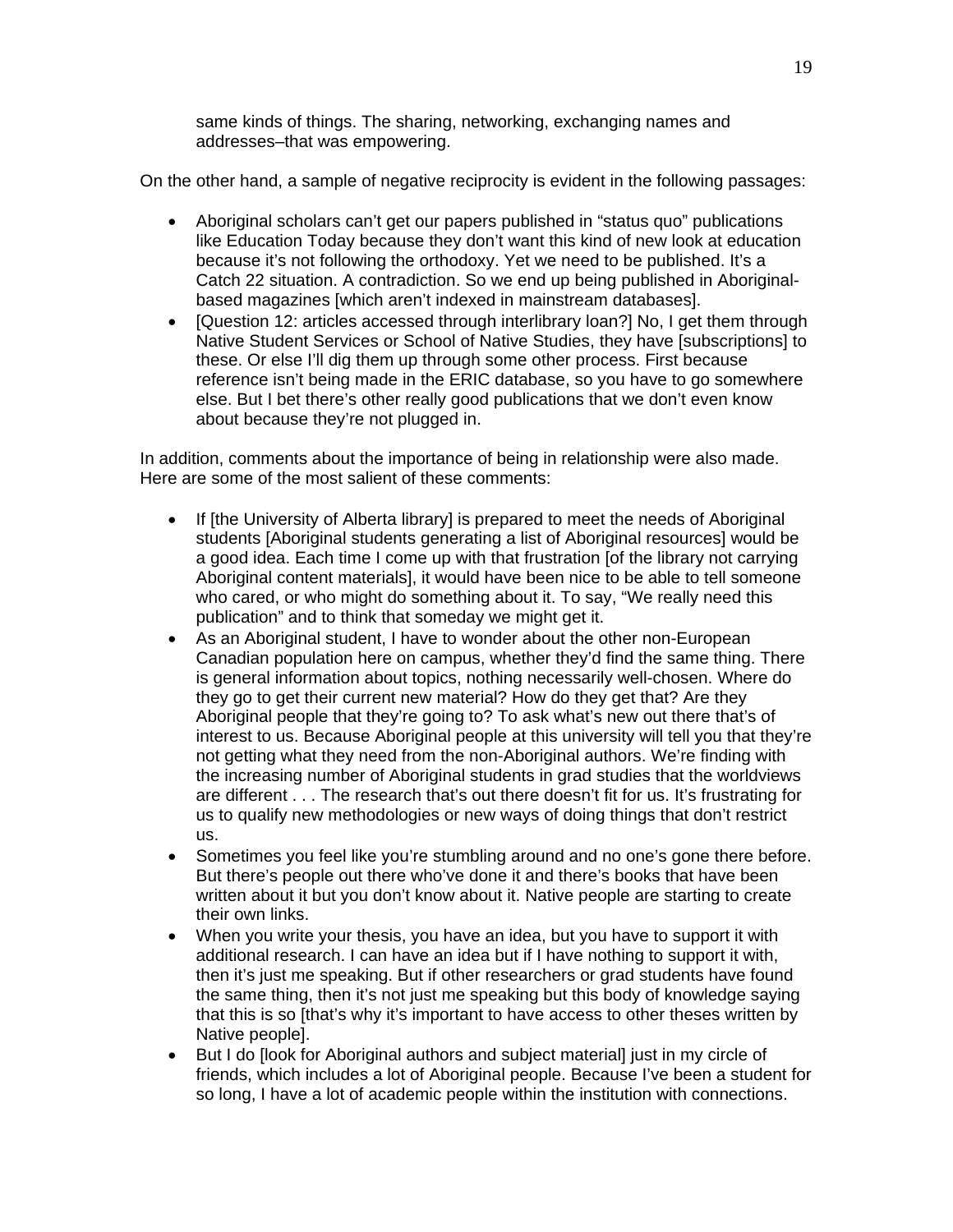So, I think we get a lot through word of mouth and sharing information. In terms of what is new out there, what is current. What have other people come across?

These examples reinforce the importance of the concepts of reciprocity and "being in relationship" in the Indigenous worldview. It is a logical progression, then, to think that incorporating relationship-building practices into library services would strengthen the role libraries have when serving Indigenous people. Two such practices might involve a willingness to counter negative stereotypes of Aboriginal people and the implementation of effective cross-cultural training programs.<sup>27</sup>

# **CONCLUSION**

The information gathered through the course of this study has much in common with the few but related studies presented in the literature review. For instance, in the Queensland study, respondents expressed the need for increased access to Indigenous resources.<sup>28</sup> The Hannum study discussed the increased usage of libraries by Aboriginals when there was collaboration between the library and the Aboriginal communities.<sup>29</sup> Related to this were the positive effects that occurred when a commitment was made to relationship-building practices and the importance of Aboriginal people having input into collection development. Patterson also referred to the need for access to theses and dissertations.<sup>30</sup> In addition, these studies revealed Indigenous values in their participants' responses.

Furthermore, four main themes have emerged from a rudimentary analysis of the data from this study:

- Most of these participants were developing their own libraries for research purposes due to a lack of Aboriginal resources at the University of Alberta libraries.
- The use of people resources was common and perhaps necessary for these students' academic survival and success.
- Some participants had attended other post-secondary institutions and had made recommendations for improvements at the University of Alberta based on their experiences at these other universities.
- Most of these participants indicated a community-mindedness and reflected the concept of reciprocity (positive and negative) in their comments and recommendations. Interwoven throughout the data was a pattern of responses that often pointed towards the importance of "being in relationship."

In conclusion, there are two recommendations. The first is that broader research is needed. This study expresses the voices of only six students and cannot be taken to represent the whole University of Alberta Aboriginal student population, let alone Aboriginal students across Canada or North America. Therefore, it is recommended that future research into library use and information needs of Aboriginal adults be undertaken, particularly at academic and public libraries and at various locations across Canada. The sparse body of research in this area leaves an unacceptable gap. The idea here is to involve Aboriginal people in the studies and not to ask other people to speak on their behalf.

The second recommendation is for library administrators to consider acting on suggestions offered by the participants in this study. In response to the four main themes which have evolved from this study, it would help to alleviate the intimidation and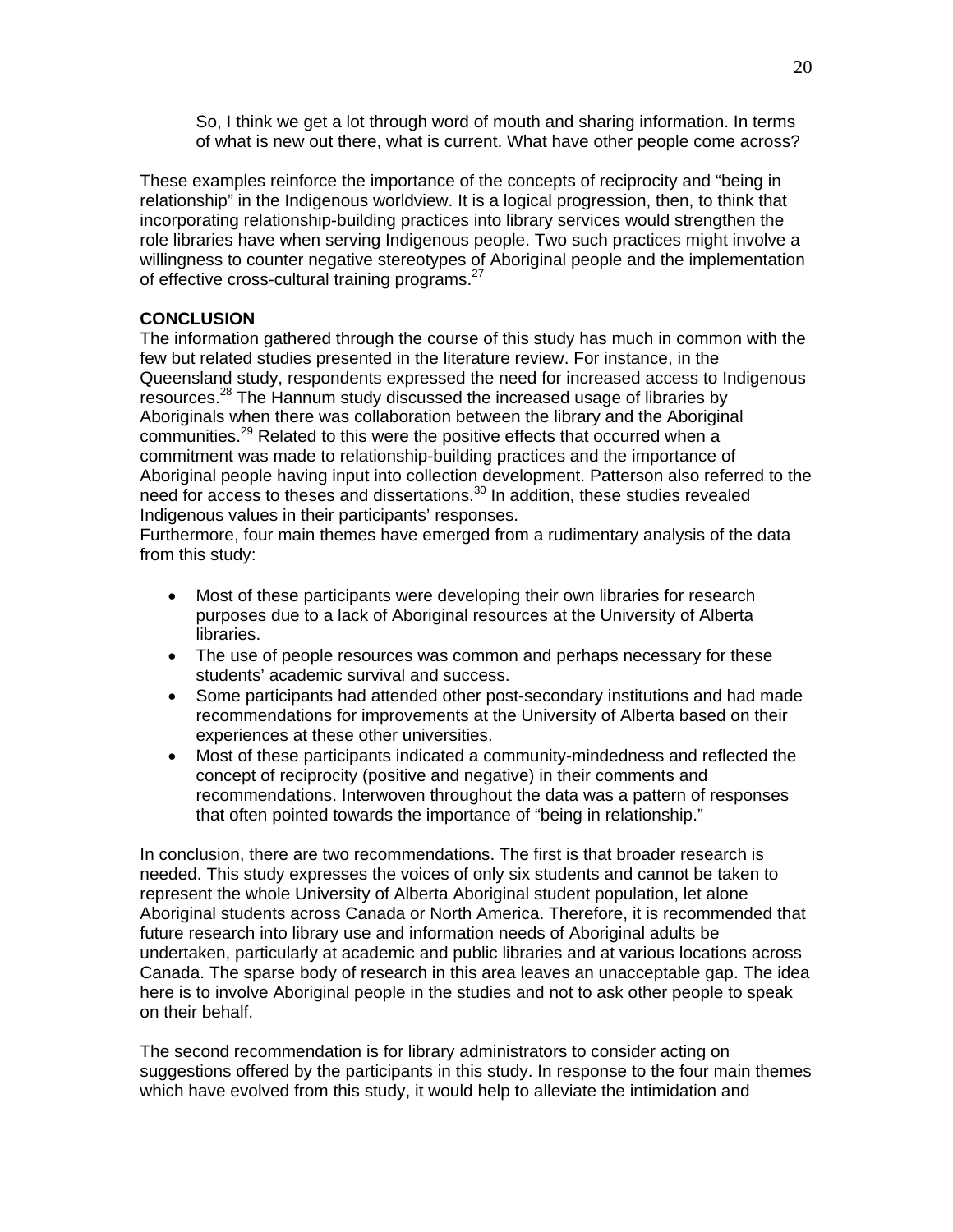frustration these participants feel about using the library if administrators would communicate an understanding of the participants' situation. Basically, there are three main concerns:

- A lack of holdings of Indigenous resources, evident in that students are buying their own books for research purposes and the common request to re-subscribe to cancelled journal subscriptions.
- A lack of resource or research development concerning Indigenous issues, as well as a need for support of this resource and research development.
- A lack of services recognizing the Indigenous values of "being in relationship" and reciprocity.

The next step would be to develop a process for accessing Aboriginal input into collection development. Two possibilities for such a process might be requesting a list of resources and organizing a forum/circle for representatives of all Aboriginal groups on campus to contribute to collection development procedures. In fact, there is such a Council already organized. As well, library outreach to the existing infrastructure, such as the Office of Native Student Services, would help to create a sense of trust. Other library outreach examples might include offers to customize library orientations and requests for guidance as to methods of contacting the Aboriginal community. Two other suggestions would help to create a more amicable climate of cooperation and "being in relationship." One would be to have open discussion of the financial pressures faced by the library. Another would be to provide an opportunity to brainstorm solutions, such as those funding arrangements discussed earlier in this paper, by the Aboriginal community. Surely, if a small academic library in Australia can make such a commitment,<sup>31</sup> then the University of Alberta and the Province of Alberta, with their combined substantial resources, should also be able to take similar progressive action. Following through on some of these suggestions would indicate an appreciation of what Aboriginal students bring to this university. One of the participants in this study expressed this notion best in the following passage:

I'm not sure about other Aboriginal students doing their studies here, but I recognize that my particular interest is very specialized and very narrow. So I don't expect the U of A to have what I need. But then again, if other Aboriginal students are having the same problem, because they come from the Northwest Territories or the Yukon or wherever, and the material is not available, then that's a problem. We're one segment of the student population but we bring something to the university as well. The theses and dissertations that we're going to produce will bring, I think, honour and recognition to the university. And so if the university is intent on being a leader in the area of Native and Indigenous education, then they need to do something about increasing the collection to support programs.

The University of Alberta and other libraries can choose to respect inter-cultural knowledge and practices by making some accommodations for Aboriginal students. Libraries can also choose to acknowledge the importance of staff becoming culturally competent, a sentiment expressed by others in the library field:

We have outreach programs and minority recruitment drives, and we spout endless words in tribute to diversity. Yet, in a major error of omission, our otherwise enlightened profession takes little truly affirmative action to develop in all its members the genuine cultural competency to make serving all Americans, not just the white middle class,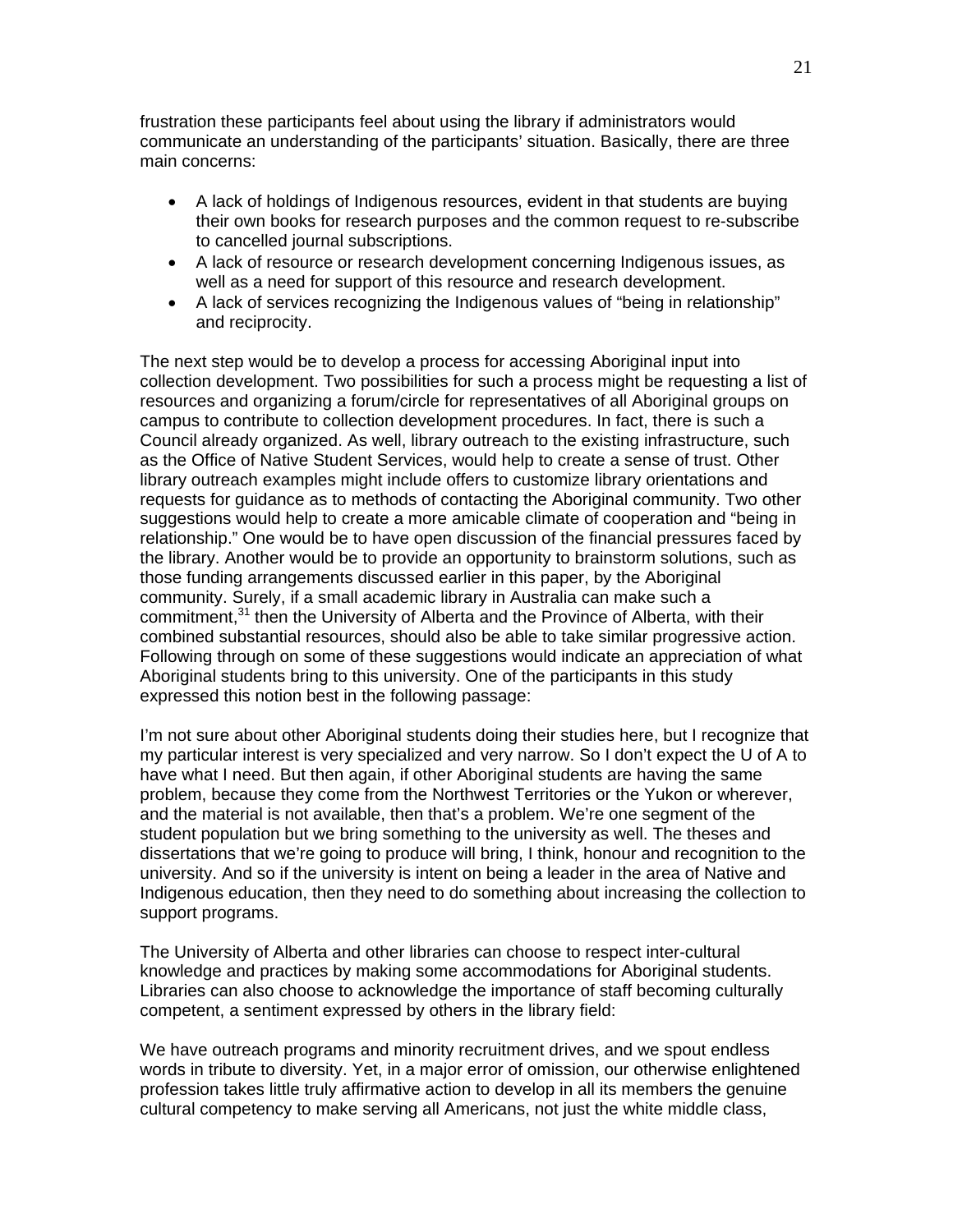commonplace in our society ...If librarians don't become culturally competent to effectively serve all the people in ways that are meaningful to them, we will become politically irrelevant.<sup>32</sup>

## **NOTES**

1. Duane Champagne, ed., The Native North American Almanac: A Reference work on Native North Americans in the U.S. and Canada (Detroit: Gale Research, 1994), 890.

2. Nancy Hannum, "Do Native people use public libraries?" BCLA Reporter 39 (4) (September 1995): 25-9.

3. Stan Skrzeszewski, June Huggins-Chan, and Frank Clark, "Bookmobile services to Native people: An experiment in Saskatchewan," in The Book Stops Here: New Directions in Bookmobile Service, ed. Catherine Alloway (Metuchen, NJ: The Scarecrow Press, 1990), 312-21.

4. Donna Bright, The Provision of Public Library Services to First Nations Communities Living on Reserves in Ontario, Manitoba, Saskatchewan, Alberta and British Columbia (London, ON: School of Library and Information Science, University of Western Ontario, 1992).

5. Hannum, "Do Native people use public libraries?" 25.

6. Lotsee Patterson, "Information needs and services of Native Americans," Rural Libraries 15 (2) (1995): 38.

7. Ibid., 40.

8. Ibid., 43-44.

9. Jan Novak and Gail Robinson, " 'You tell us': Indigenous students talk to a tertiary library," Australian Academic and Research Libraries 29 (1) (March 1998): 13-22.

- 10. Ibid., 14.
- 11. Ibid., 16.
- 12. Ibid., 19.
- 13. Ibid., 20.
- 14. Ibid., 21.

15. Thomas King, ed., All My Relations: An Anthology of Contemporary Canadian Native Fiction (Toronto: McClelland and Stewart, 1990), ix.

16. Linda T. Smith, Decolonizing Methodologies: Research and Indigenous Peoples (London: Zed Books Ltd., 1999), 1.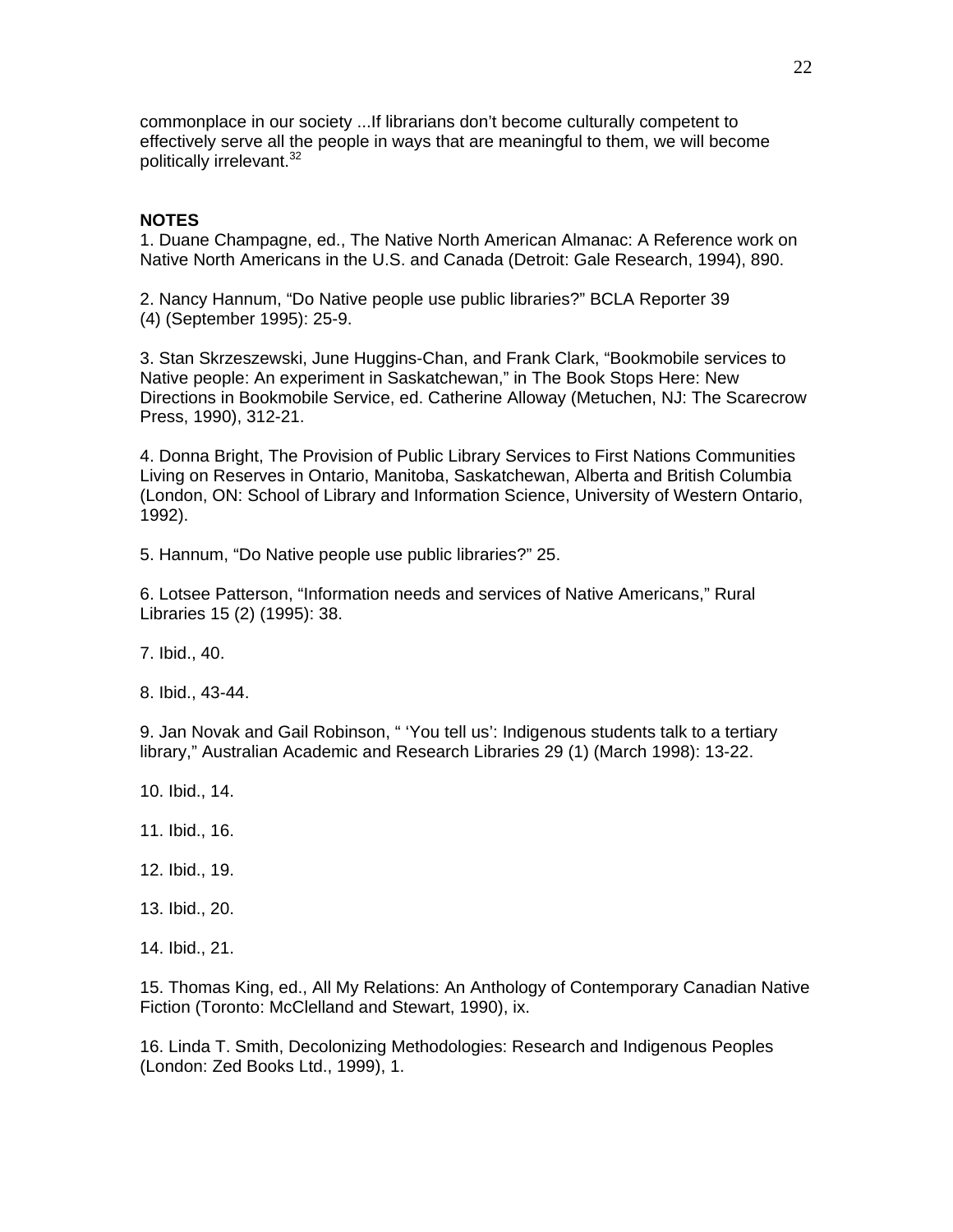17. Paula Gunn Allen, The Sacred Hoop: Recovering the Feminine in American Indian Traditions (Boston: Beacon Press, 1986).

18. Hannum, "Do Native people use public libraries?" 26-9.

19. Patterson, "Information needs," 40.

20. Novak and Robinson, "'You tell us,'" 16.

21. Ronald Powell, Basic Research Methods for Librarians, 2nd ed. (Norwood, NJ: Ablex Pub. Corp., 1991), 107-109.

22. University of Alberta, Rutherford Library, "Collection Development Policy."

23. E-mail correspondence between the author and Jan Novak, February, 2000.

24. Novak and Robinson, "'You tell us,'" 21.

25. Marlene Manoff, "Academic libraries and the culture wars: The politics of collection development," Collection Management 16 (4) (1992): 2.

26. Ibid., 3-4.

27. For further discussion on relationship-building practices with Aboriginal people in the Canadian context, see Gilles Rhéaume, "A new spirit of partnership," Canadian Business Review 21 (2) (summer 1994): 6-11.

28. Novak and Robinson, "'You tell us,'" 21.

29. Hannum, "Do Native people use public libraries?" 26-9.

30. Patterson, "Information needs," 38.

31. Novak and Robinson, "'You tell us,'" 21.

32. John N. Berry, "Culturally competent service," Library Journal 124 (14) (1 September 1999): 112.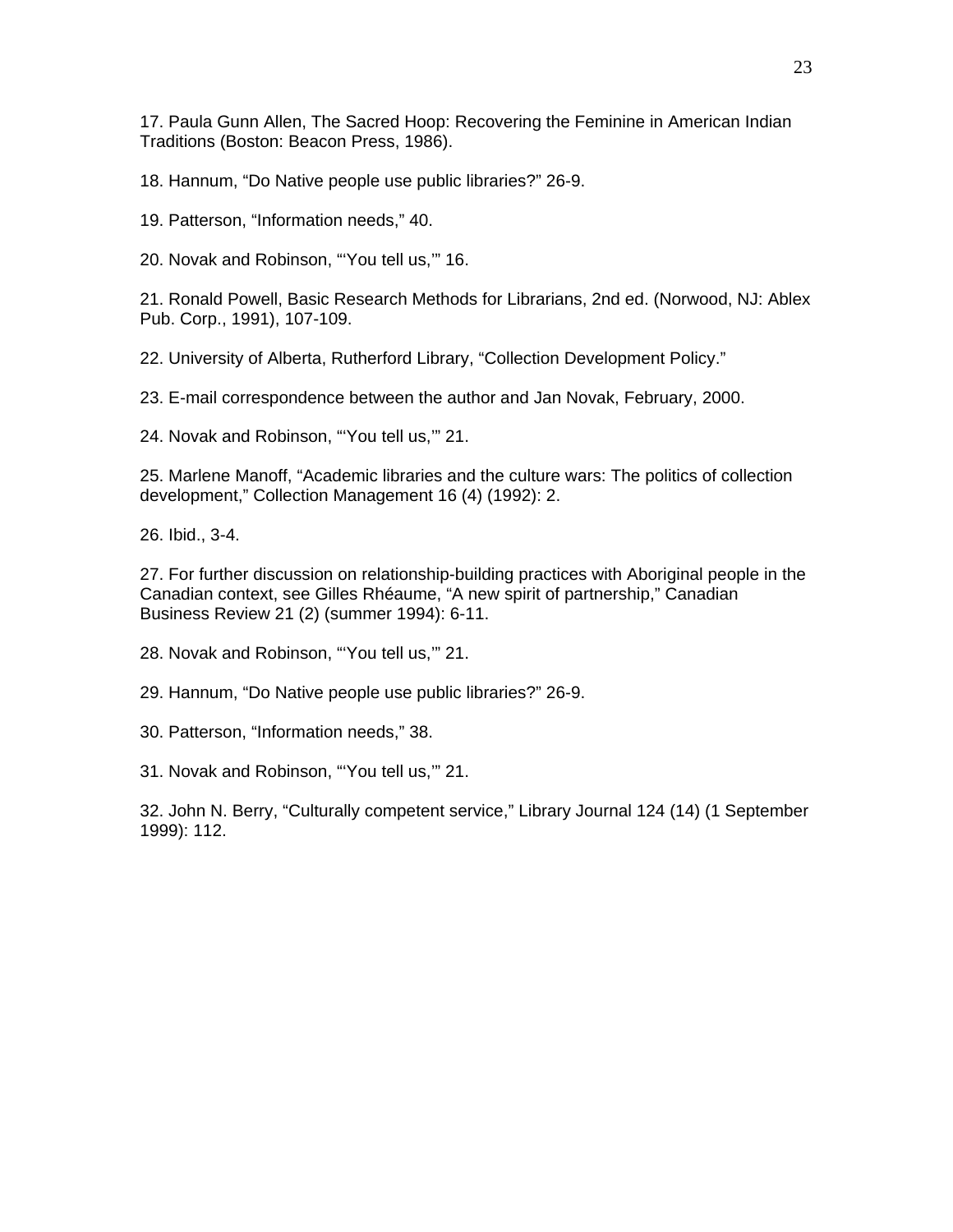# **APPENDIX**

# Student Interview Schedule for Research Project

1. Tell me a bit about yourself and your current studies at the University of Alberta. Do you identify with a particular Aboriginal tribe or as a Métis or Inuit? Yes No. If so, which one(s)?

2. What program of study are you taking?

3. What year of the program are you in?

4. Think back to when you began university and when you first used the library. What is your earliest memory of the University of Alberta Libraries?

5. Which U of A library location was it?

6. What was your impression of the library then?

7. Has your impression changed since then? If so, what factors do you think contributed to that change?

8. Which U of A library locations have you used since? [prompt: Rutherford (Humanities and Social Sciences), Cameron (Science and Technology), John W. Scott (Health Sciences), the Law Library, the Business Library, Coutts (Education) Library]

9. What library have you used the most during your current program of study? Is there a particular reason (or reasons) why you frequent this library?

10. What kinds of information are or would be most helpful for you in your current studies? [prompt: certain kinds of periodicals or literature, material of a certain nature, . . . ]

11. Are there journals dealing with Aboriginal issues that exist that you have needed for your studies but are not a part of the University of Alberta Library collection? Yes \_\_ No. If yes, what are they?

12. If yes, have you accessed the articles through inter-library loan? Yes No. If no, why not?

13. What is your overall impression of the collection at the University of Alberta Library?